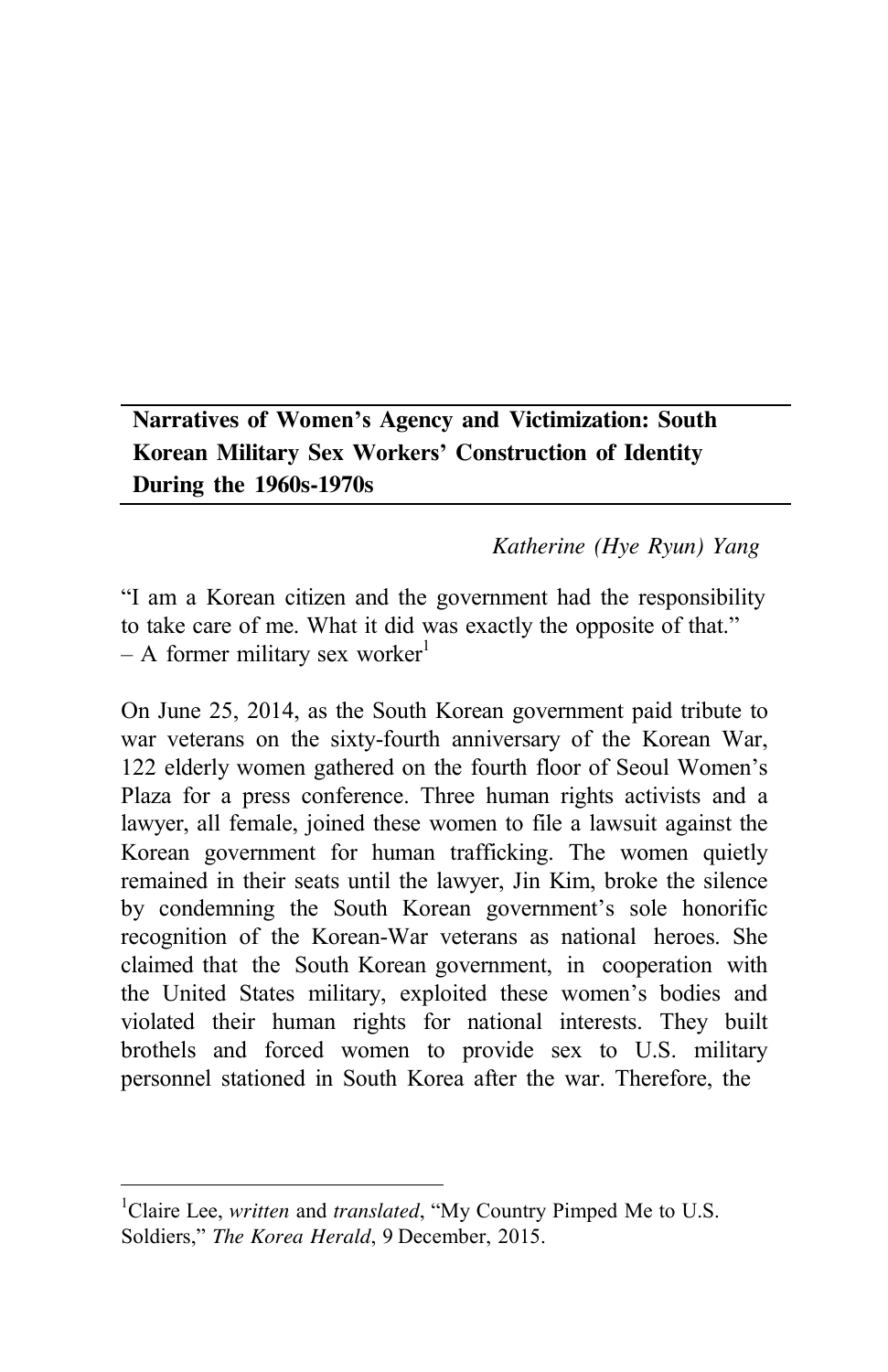Korean state now has a duty to compensate the women.<sup>2</sup> While Kim spoke, some of the plaintiffs "wiped their tears with a handkerchief." After Kim finished her speech, one plaintiff rose and explained to the journalists: "We did not know that prostitution was illegal in this country. The state officials constantly told us that what we did was an act of patriotism, but the Korean government has completely turned a blind eye to us once the country gained some wealth. We formed the backbone of the Korea's economic miracle, but most of us still live in an extreme poverty and suffer from many diseases."<sup>3</sup>

While much of South Korea's media minimally covered the victims' denunciation of their past experiences, these women filed a lawsuit against the central government for the first time in the nation's history.<sup>4</sup> This movement represented the willingness of former military sex workers to proclaim their solidarity, victimhood, and agency. Such collective action allowed these former sex workers to construct a collective identity as patriotic victims who deserved public sympathy and respect. In traditional Korean society, women who sold their bodies for sex were perceived as immoral whores, thus constituting a peculiar type of

 $2^2$ Jae-Hong Kang, written. Katherine (Hye Ryun) Yang, trans., "To the Korean Government which Only Cared about the Health of U.S. Military: Treat Your Own Citizens with Dignity," *The Hankyoreh*, July 4, 2014.

<sup>3</sup> Jae-Hong Kang, trans. Katherine (Hye Ryun) Yang, *The Hankyoreh*, July 4, 2014. Although she seemed to make a bold statement, 46,000 Korean military sex workers approximately "earned \$70 million in 1969 alone," when South Korea's GDP was only about \$7.5 billion. Please look at Na-Young Lee, "The Construction of U.S. Camptown Prostitution in South Korea: (Trans) Formation and resistance," University of Maryland. College Park, 2006, 143. <http://drum.lib.umd.edu/bitstream/handle/1903/4162/umi-umd->3959.pdf;sequence=1 Also look at "South Korea GDP: 1960-2016," [http://www.tradingeconomics.com/south-korea/gdp.](http://www.tradingeconomics.com/south-korea/gdp) 

<sup>4</sup> According to *Asahi Shinbun*, only a few Korean journalists from leftleaning newspaper companies such as *Women News, The Hankyoreh and Kyunghyang Shinmun* showed up to the press conference. Toru Higashioka, *written*. Sayuri Umeda, *translated*, "Former Korean 'Comfort Women' Serving U.S. Military File Damages Lawsuit," *Asahi Shinbun*. 28 June, 2014.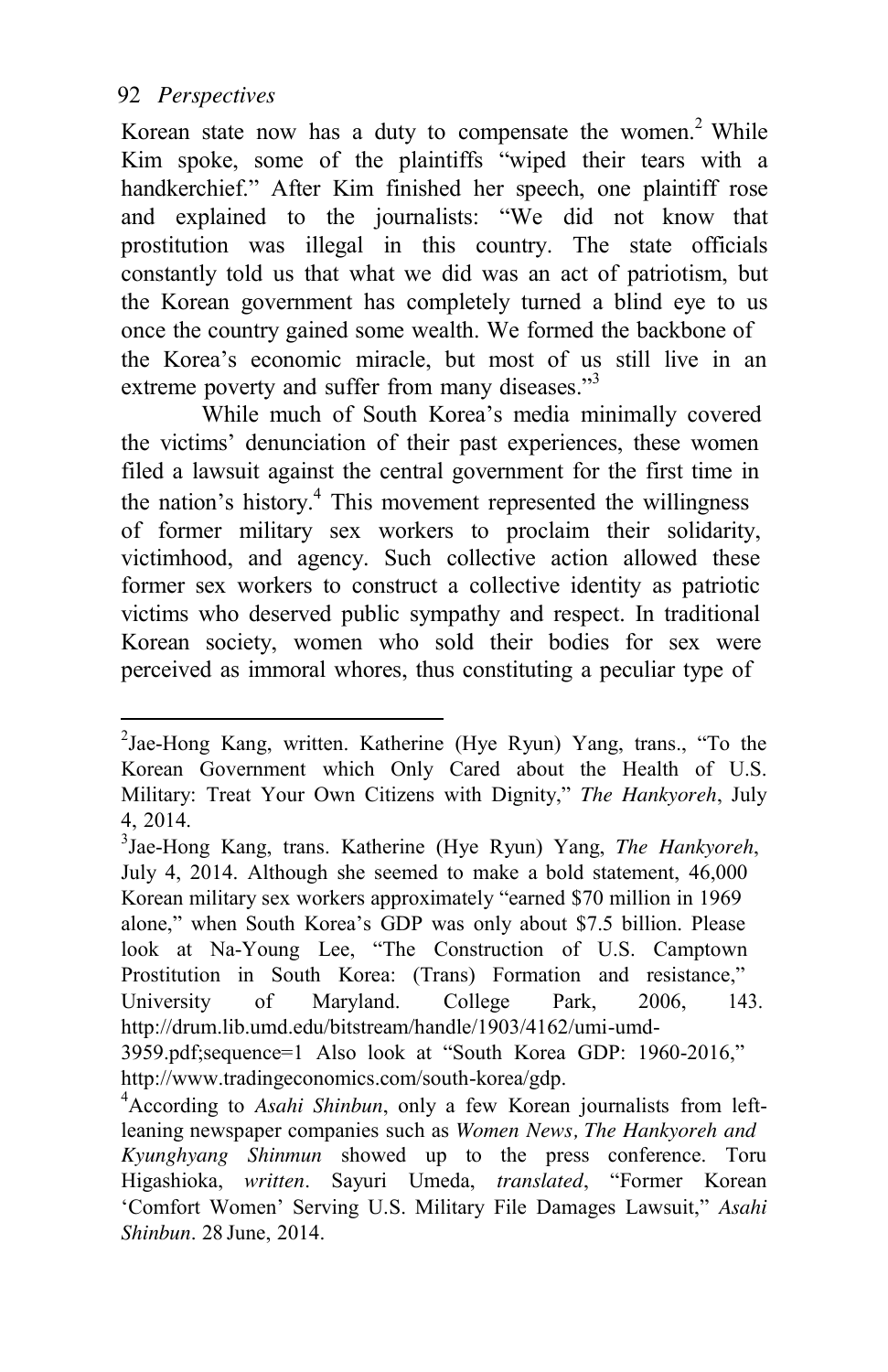criminal.<sup>5</sup> Yet, the women's victimization narrative challenged the public's prevailing view of former military sex workers as degraded human beings. Unlike "comfort women" who gained national and international legitimacies as innocent victims "who had been forcibly violated" by the Japanese military during their colonial occupation of Korea, the camp-town sex workers for American soldiers were always "deemed to have freely and willingly sold their bodies."<sup>6</sup> Furthermore, by filing a lawsuit at the press conference, the former military sex workers made themselves visible in the public arena and declared their national contributions and patriotic sacrifices. While doing so, they claimed their innocence and vulnerability. Paradoxically, the women's victimization narratives allowed them to exercise agency by contesting the stigma against military sex workers, thereby elevating their social status in a patriarchal, Confucianbased society like South Korea.

The scholarship regarding military prostitution for the American GIs stationed in South Korea has largely overlooked how these women's behaviors and conscious construction of narratives forged identities as both victims and agents for political and cultural purposes. By analyzing memoirs, testimonies, autobiographies, and oral history interviews of thirteen women who served as military sex workers during the Park – Nixon era, this article investigates their self-portraits of victimhood and agency. Limitations of the sources such as women's selective memory and biases in addition to political motives certainly exist and must be addressed. Yet, after careful examination of each source, this article argues that the women primarily constructed victimhood when narrating the circumstances far beyond their control in an attempt to elicit public sympathy and alter conventional perceptions while thwarting salient stigma against military sex workers as being innately promiscuous and morally degraded. Women additionally constructed discourses to justify

<sup>5</sup> Saundra Sturdevant and Brenda Stoltzfus, *Let the Good Times Roll: Prostitution and the U.S. Military in Asia* (New York: New Press, 1992), 301.

<sup>6</sup> Katharine H.S. Moon, "Military Prostitution and the U.S. Military in Asia," *The Asia-Pacific Journal* (January 2009), 34.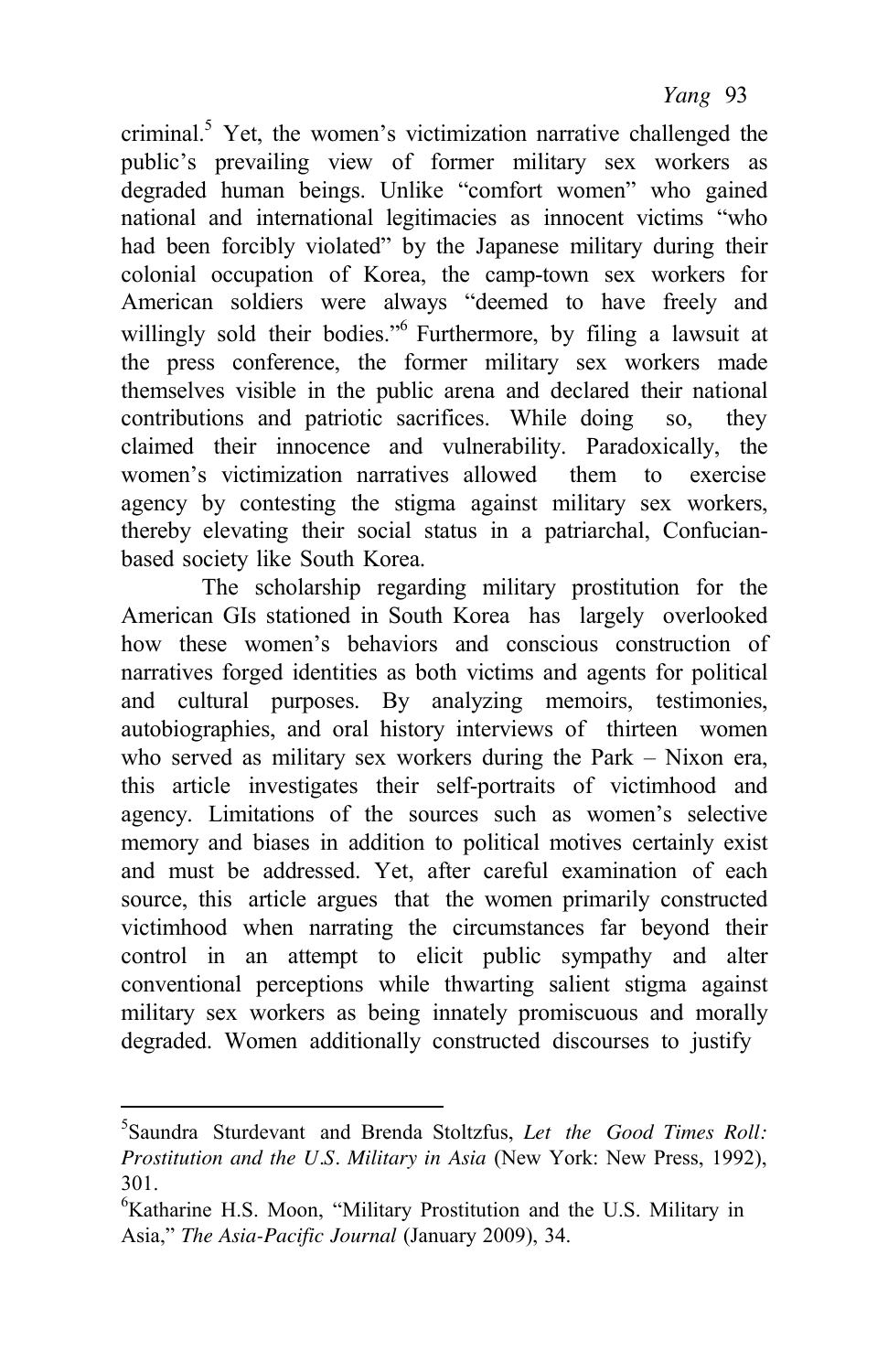the legitimacy of their occupations and to express their individual agency, although to a lesser extent.<sup>7</sup>

Scholars have adopted several approaches ranging from political to macro-level transnational analysis to examine military prostitution for American soldiers stationed in South Korea. Political scholars explore how both governments actively sponsored and regulated military prostitution to strengthen diplomatic ties between them.<sup>8</sup> Despite scholars' insightful and nuanced analysis, such feminist approach focuses too much on a dichotomous gender system, which normalizes heterosexual entitlement of the American military. More importantly, both scholars' state-centered interpretations fail to challenge the discourses of global hierarchy. Historians and sociologists address this elision by deploying a postcolonial lens to examine military prostitution in South Korea. They look at the United States as a "neo-colonial authority" that forced South Korea to subjugate to American interests through work in American military camps. They contend that military prostitution played a central role in expanding and maintaining the U.S. Empire in South Korea during the postcolonial era.<sup>9</sup> While these interpretations frame military prostitution as a mechanism of power in global relations, scholars understate the role of the South Korean state in constructing and maintaining brothels around U.S. military bases on the peninsula.

 $<sup>7</sup>$  Among them, Yun-Ja Kim's autobiography especially emphasized the</sup> women's collective agency that challenged patriarchy and the authoritarian government within the naturalized connections between individual, family, community and state.

<sup>8</sup> Katharine H.S. Moon, *Sex among Allies: Military Prostitution in U.S. – Korea Relations* (New York: Columbia University Press, 1997) and Na-Young Lee, "The Construction of U.S. Camptown Prostitution in South K o r e a : (Trans)  $F$  o r m a t i o n and Resistance," University of Maryland. College Park, 2006. <http://drum.lib.umd.edu/bitstream/handle/1903/4162/umi-umd->3959.pdf; sequence=1.

<sup>&</sup>lt;sup>9</sup> While tracing the history of military prostitution in South Korea back to the Japanese colonial period, Cumings posits that military prostitution functioned as an imperial endeavor. Moon also criticizes the hypocrisy of the U.S. government in acting as a "benevolent liberator" in South Korea while concurrently sexually exploiting Korean women in the same way that colonial overlords do to their subjects.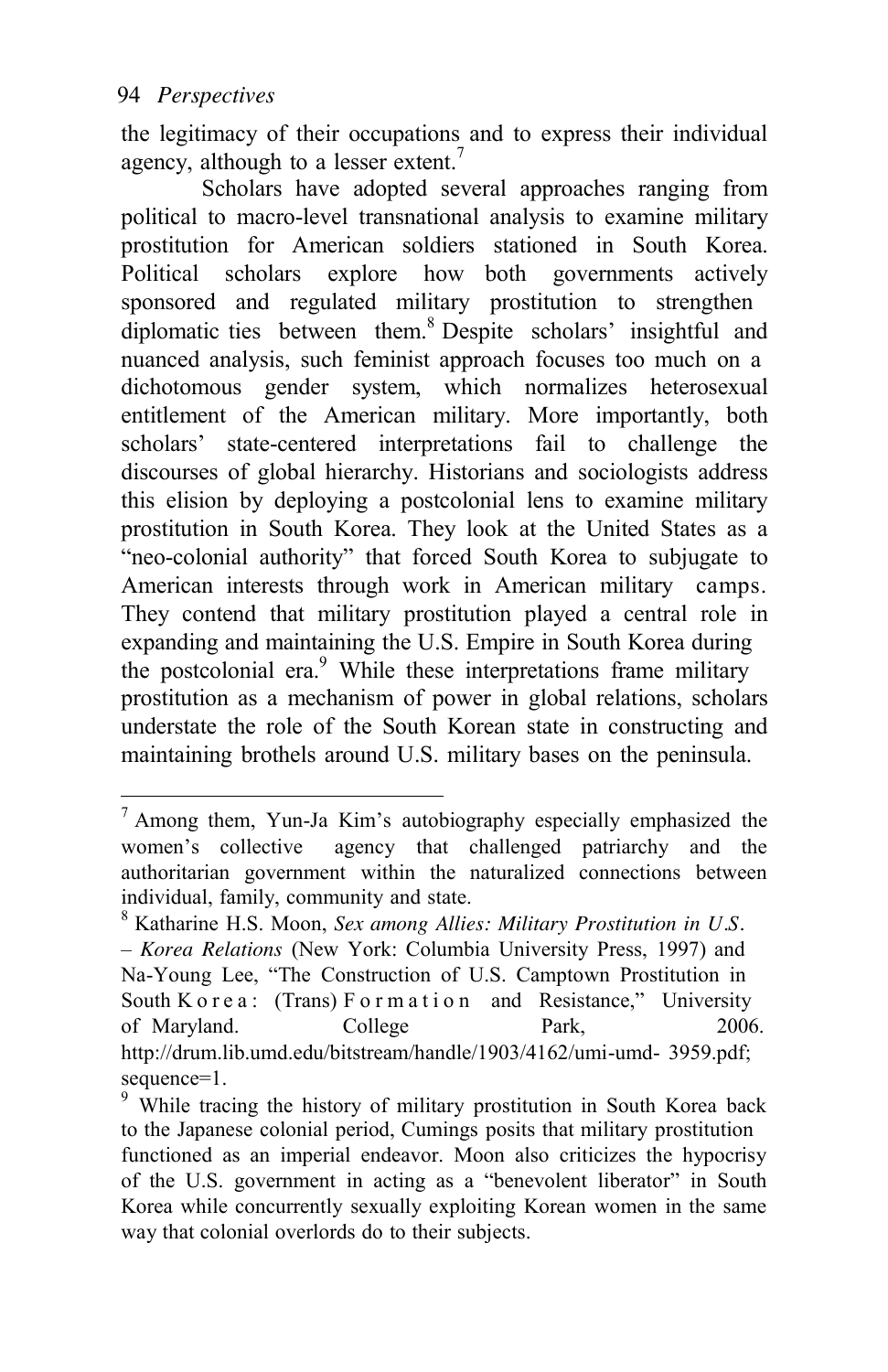They also fail to grant sex workers agency by rendering them as weak and passive victims during a "tragic" epoch in South Korean history.

Historians and anthropologists break the political boundary that previous scholarship has elided by exploring diasporic nationalism fomented and pursued by former Korean military sex workers who followed their American GI husbands to the United States.<sup>10</sup> By interpreting the women's oral histories, scholars articulate their struggles with coming to terms with their prostitution past while navigating seismic shifts in the formation of their own identities abroad through a cogent discursive analysis. A final group of scholars examine military prostitution as the aftermath of globalization's macro-processes. Drawing on theoretical concepts of Foucault's bio-politics and Marxism, literary scholars utilize the term "sexual proletarianization" as an organizing tool to understand how female military prostitutes–– racialized and sexualized wage workers––played a significant role in South Korea's economic growth and industrialization.<sup>11</sup>

Most women used language of victimization to describe the former Korean military sex workers. However, framing victim discourses as "genuine" self-constructions of the sex workers proves challenging since a vast array of these testimonies, memoirs, and biographies were penned and published by feminist

<sup>10</sup> Ji-Yeon Yeo, *Beyond the Shadow of Camptown: Korean Military Brides in America* (New York: New York University Press, 2002). While examining the lives of the Korean military brides as firstgeneration immigrant women in America, Yeo explores their unique adaptations to the new environment, as well as their efforts to maintain personal relationships with their Korean families and motherland, and preserve their ethnic identity. Grace M. Cho, *Haunting the Korean Diaspora: Shame, Secrecy, and the Forgotten War* (Minneapolis, MN: The University of Minnesota Press, 2008). Cho traces "the unspeakable pasts" of Korean military brides in the States, but she extends her research by adopting a transgenerational approach to explore how the transformation of these women's identities from "Western princess" into "GI brides" affected and shaped the next generation within the Korean diaspora in the United States.

<sup>11</sup> Jin-Kyung Lee, Service *Economies: Militarism, Sex Work, and Migrant Labor in South Korea* (Minneapolis, Minnesota: The University of Minnesota Press, 2010).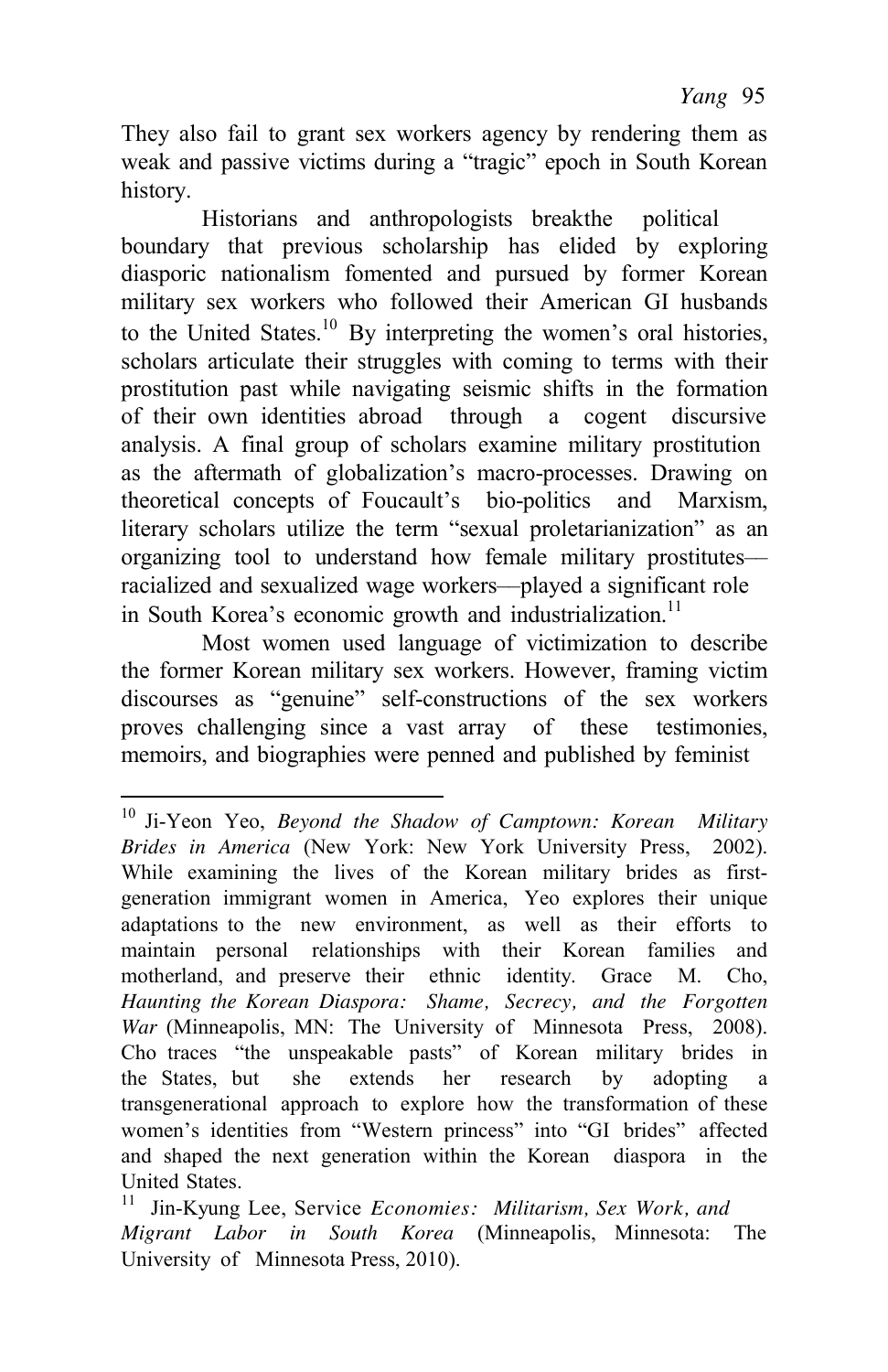groups and non-government organizations between the late 1990s and early 2000s. While these military sex workers portrayed their stories through these publications, the publishers' underlying motives nonetheless mediated and rearticulated the voices of these women. In fact, one anonymous woman confessed that it was only in the 1990s that she started to recognize herself as a victim soon after she met with Korean feminists and activists from a nongovernment organization called *Shimteo* (a place of rest).12 This self-awareness, or lack thereof, indicates that the rise of the feminist movement and NGOs in South Korea during the 1990s played an integral role in constructing victim identity of the military sex workers and in shaping these women's perception of themselves. Cultural memory consequently became rearticulated through certain epistemological frameworks as a result of epochal contingencies.

The autobiography of former military sex worker, Y. J. Kim, unequivocally depicted Korean military sex workers as active agents. While Kim consistently portrayed herself as independent and fearless, she also highlighted the collective identity and agency of sex workers. Although the editor of her book might have played a role in shaping Kim's personal narrative, a non-NGO affiliated company published her autobiography. In fact, despite her emphasis on the issues that appealed to feminists, she criticized Korean feminists who played the "leading roles" instead of military sex workers themselves in constructing public discourse of military prostitution. Kim decried how some Korean feminists objectified prostitutes as research subjects rather than empowering them.<sup>13</sup> Her criticism of the feminists implies that Kim might have purposely constructed narratives that challenged the framing of former military sex workers as helpless victims. Kim unequivocally sought to portray military sex workers as active agents who shaped their own identities. Pictures of Y. J. Kim, especially the ones that captured the moments when she worked as a military sex worker, helped readers visualize her past experiences and better understand her

<sup>&</sup>lt;sup>12</sup> Claire Lee, "My Country Pimped Me to U.S. Soldiers."

<sup>13</sup> Yun-Ja Kim, trans. Katherine (Hye Ryun) Yan, *Big Sister from the American Town Screaming to the World* (Seoul: Samin Publishing Co, 2005), 255.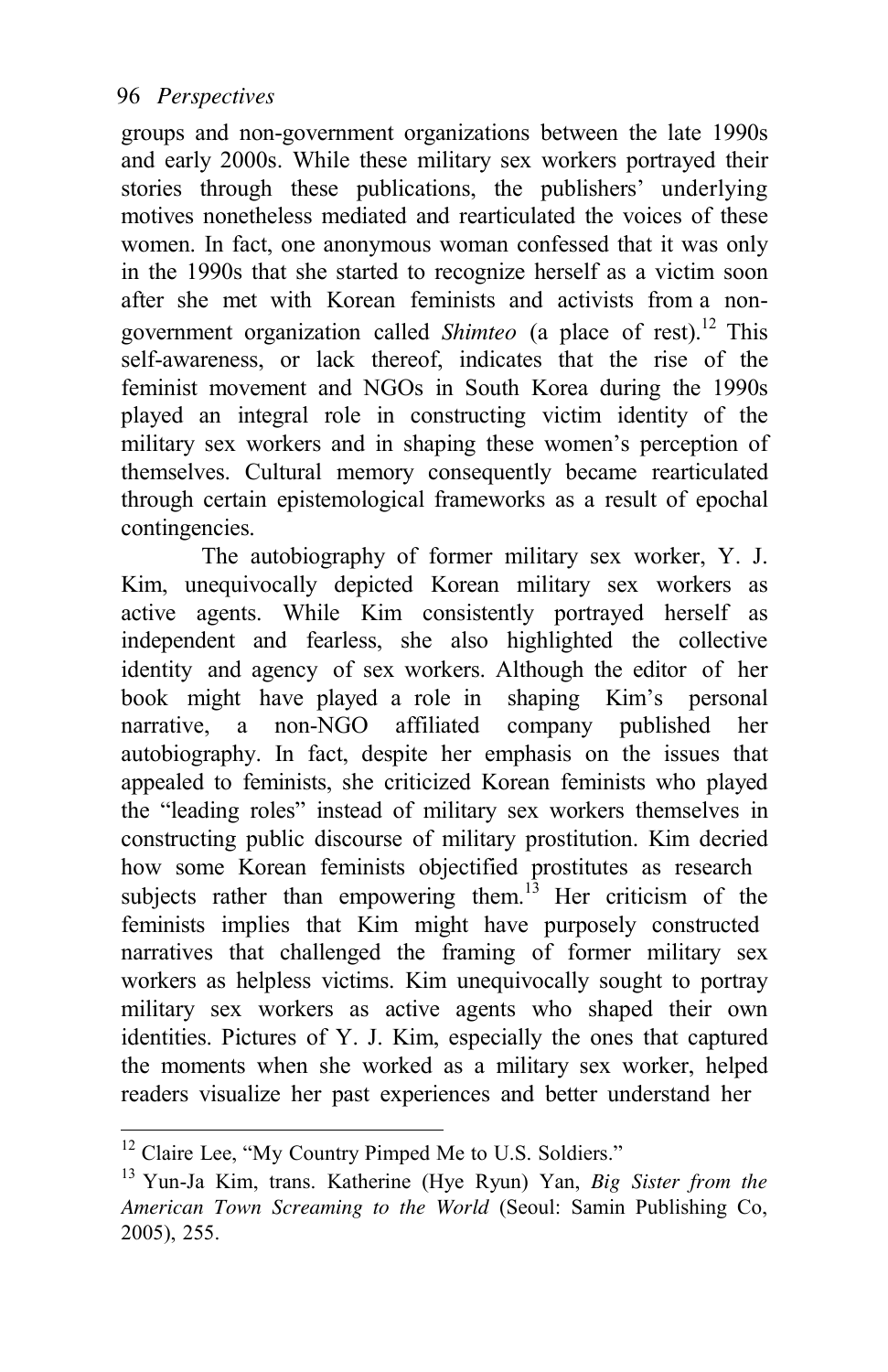temporal and spatial boundaries. Kim's choice to insert images of herself conveyed her willingness to reveal her life and show that she was not ashamed of the choices she made regardless of social and political conventions.

On October 1, 1953, nearly two months after the Armistice Agreement, the United States and the Republic of Korea signed the Mutual Defense Treaty in Washington to fortify the bilateral security alliance.<sup>14</sup> While the treaty permitted the United States to station troops in South Korea indefinitely, it promoted a win-win situation for both countries. For America, having its own armed forces in South Korea allowed them to maintain its hegemonic influences over East Asia while safeguarding South Korea and Japan from communist threats such as North Korea, China and the Soviet Union.<sup>15</sup> The treaty also benefitted the Republic of Korea by securing the U.S. military commitment to the Asian state, which strengthened the Republic's national security while reducing its defense spending.<sup>16</sup>

The Vietnam War, however, taught the United States that direct military involvement did not necessarily enhance national security.<sup>17</sup> As a result, President Richard Nixon announced a new foreign policy, known as the Nixon Doctrine, on July 25, 1969, proclaiming that national security was "the responsibility of the people whose freedom is threatened."<sup>18</sup> From that moment on, the President of South Korea, Chung-Hee Park feared that the Nixon administration would withdraw American troops from the Korean

<sup>&</sup>lt;sup>14</sup> Yale Law School Lillian Goldman Law Library, The Avalon Project, *Documents in Law, History and Diplomacy*, "Mutual Defense Treaty Between the United States and the Republic of Korea; October 1, 1953." http://avalon.law.yale.edu/20th\_century/kor001.asp.

<sup>15</sup> Joo-Hong Nam, *America's Commitment to South Korea: The Decade* 

<sup>&</sup>lt;sup>16</sup> Seung-Joo Lee, *Linking Trade and Security: Evolving Institutions and Strategies in Asia, Europe, and the United States*, ed. Vinod K. Aggarwal, Kristi Govella (Springer Publishing, 2013), 135.

 $17$  Nam, 80. Under the U.S. security umbrella, South Korea primarily focused on economic growth. 18 Richard Nixon: "America's Role in Asia." 25 July, 1969. *The*

*American Presidency Project*[.](http://www.presidency.ucsb.edu/ws/?pid=2205)  [http://www.presidency.ucsb.edu/ws/?pid=2205.](http://www.presidency.ucsb.edu/ws/?pid=2205)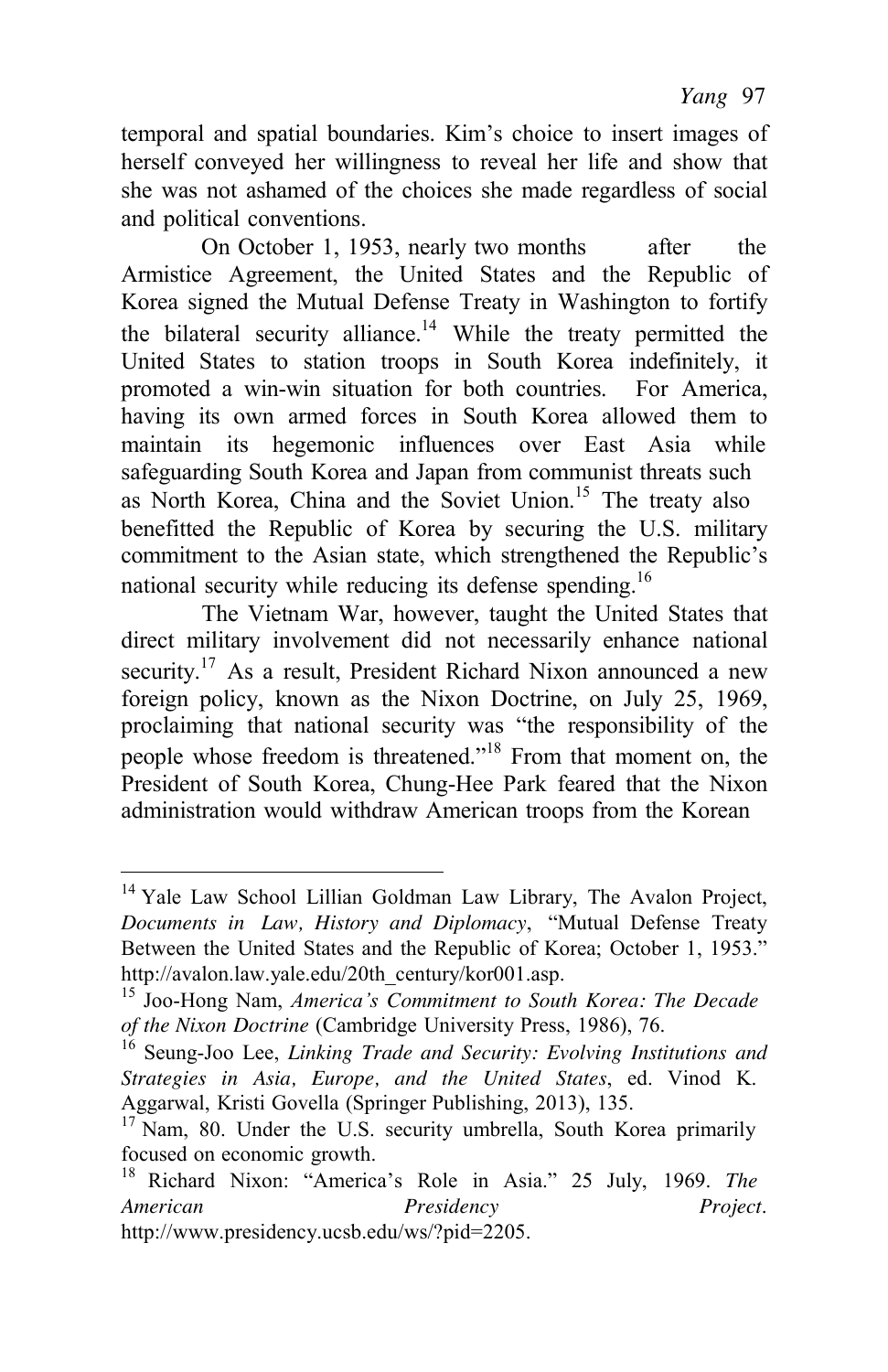peninsula.19 Park recognized both the importance of U.S. troops in the defense of South Korea from communist threats and the direct linkage between U.S. military presence and Korea's economic development. $20$ 

To keep the U.S. military in South Korea, Park sought to appease Washington by accommodating "U.S. interests"<sup>21</sup> via the regulation of prostitution for the U.S. military to prevent the spread of venereal diseases. Under President Park's direction, the "Base Community Clean-Up Committee" was organized in 1971, which formulated "purification policies" such as the construction of clinics that specifically treated sexually transmitted diseases, enforcement of women's weekly medical checkups for venereal disease, and increasing the registration of women as "licensed prostitutes."22 Not only did the South Korean government institutionalize prostitution for the U.S. military, it also supervised military sex workers to maximize national interests.

Perhaps the most distinctive feature of the women's narratives about the military prostitution during the 1960s and 1970s was the government's institutionalization of prostitution for the U.S. military stationed in South Korea. By constructing a collective identity as state victims, the former military sex workers highlight their patriotic sacrifices for state interests while condemning the Korean government for exploiting its own citizens. They claimed that the state not only failed to protect its citizens, but it also exploited and violated female citizens for national interests. Such "unorthodox" behavior of the South Korean government became a driving force behind the women's construction of collective victimhood.

<sup>19</sup> Memorandum of Conversation: *FOREIGN RELATIONS OF THE UNITED STATES, 1969-1976*, VOLUME XIX, PART 1, KOREA, 1969-1972. <http://history.state.gov/historicaldocuments/frus1969-> 76v19p1/d35.

<sup>&</sup>lt;sup>20</sup> Katharine H.S Moon, *Sex among Allies*, 44. For instance, U.S. troops alone contributed about 25 percent of the country's GNP in the 1960s <sup>21</sup> Katharine H.S. Moon, 78, 84. <sup>22</sup> Munhwa Broadcasting Corporation. "Now We Can Tell: Sex Among

Allies – Base Community Clean-Up Campaign." Katherine (Hye Ryun) Yang, trans., Filmed (Feb 9, 2003). YouTube video. 55:05. Posted 5 July, 2014.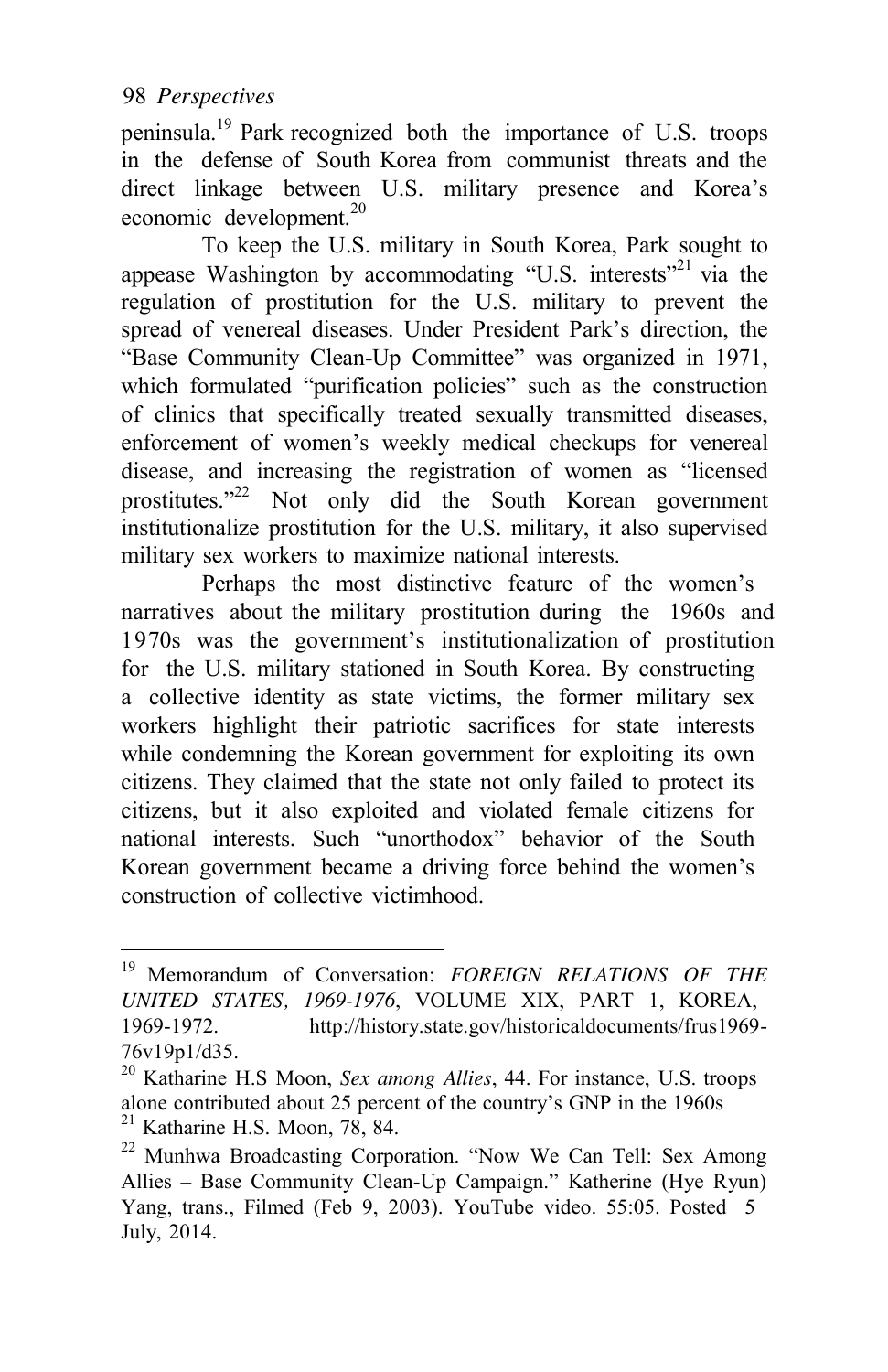J. J. Kim noted that the Department of Tourism and Transportation organized a monthly meeting to encourage military sex workers while complementing and lauding their national contributions. Kim's testimony reveals that at the meeting, South Korean government officials opened their speeches by thanking the women, and proclaiming that military sex workers were "true patriots who were saving the country" from poverty and communism.<sup>23</sup> Y. J. Kim also recalled the monthly meeting, stating that Korean government officials often called the sex workers "hidden patriots" and "dollar earners."<sup>24</sup> She claims that the women, as "personal diplomats," had to learn "proper" English through foreign language classes that the government sponsored. Interestingly enough, even the name of the club at which Kim worked at the time was called the "U.N. Club." She recalled: "English teacher told us that we should never talk to American GIs like 'buy me drink.' Instead, we should speak to them, 'I am glad to meet you. May I sit down? Would you buy me a drink? $125$  Such humorous accounts, however, revealed that the Korean government considered military prostitution a serious national policy and considered the sex workers' relationships with the U.S. GIs a people-to-people form of diplomacy.

While depicting themselves as state victims, many women blamed the Korean government for exploiting their bodies and sexuality for national interests under the thumb of the United States. An anonymous former military sex worker blamed the Korean government by stating, "my country pimped me to U.S. soldiers. The Korean government o rg an iz ed weekly checkups, and not showing up to them meant being locked up at a separate medical facility for days. I was forced to get weekly checkups with painful treatments for sexually transmitted diseases."<sup>26</sup> The "separate me dic al facility" was a state-run medical institution specifically built to treat venereal diseases of military sex workers,

 $23$  Jung-Ja Kim, 159.

 $24$  Yun-Ja Kim, 105.

<sup>25</sup> Yun-Ja Kim, 106. Also her interview with MBC for "Now We Can Tell: Sex among Allies – Base Community Clean-Up Campaign," trans. Katherine (Hye Ryun) Yang.

<sup>&</sup>lt;sup>26</sup> Claire Lee, "My Country Pimped Me to U.S. Soldiers."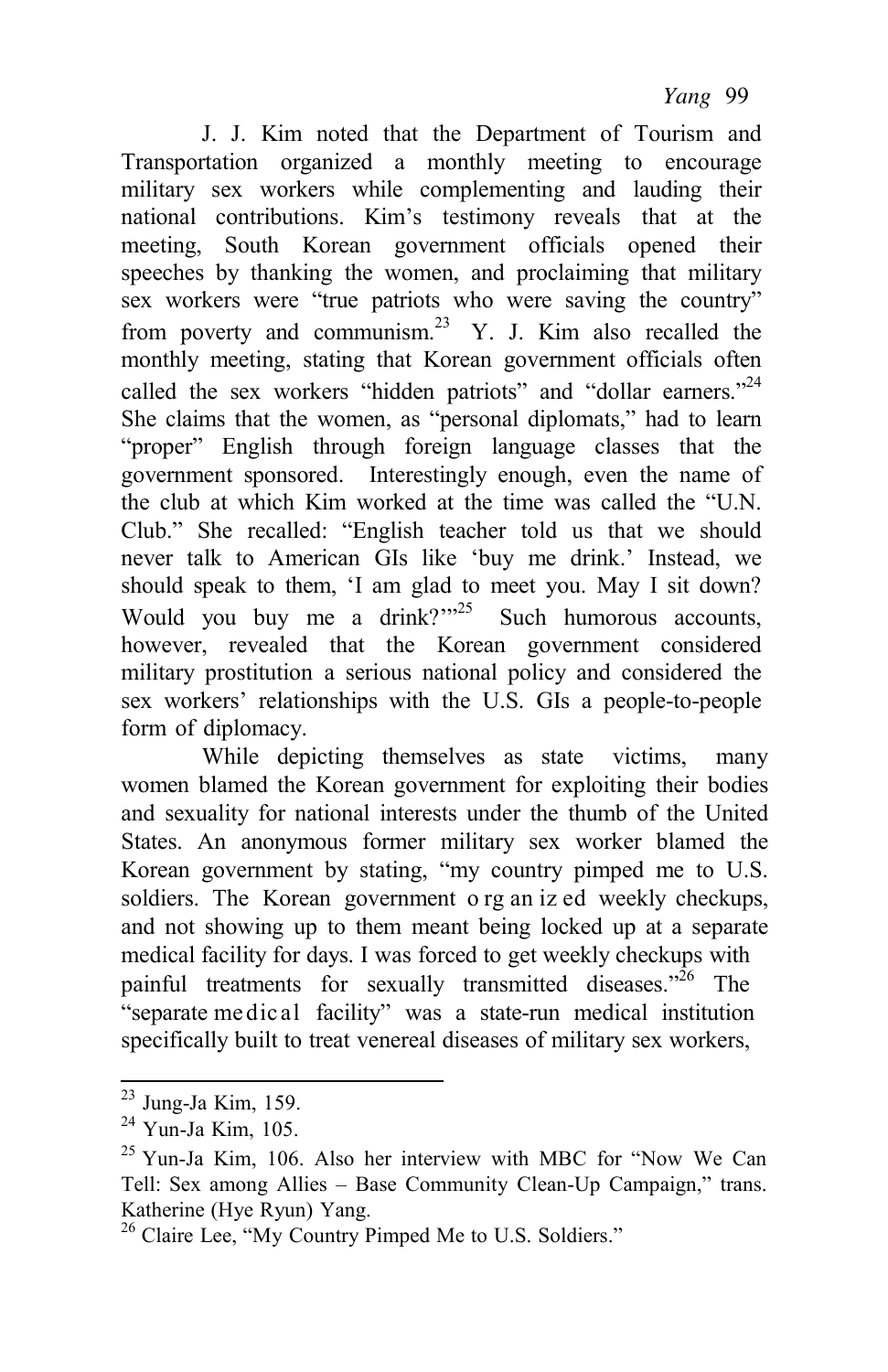nicknamed the "Monkey House." It gained the nickname because many women tried to escape the facility from an upper floor window due to merciless painful treatments of injections of penicillin, regardless if one was allergic to the medicine or not; when one escaped, it looked as though a "monkey were hanging on" from the outside.<sup>27</sup> Another former sex worker, Min, recalled that she used to inject herself with any antibiotics available at local pharmacies prior to checkups to prevent testing positive in the hope of avoiding penicillin injection.<sup>28</sup> Y. J. Kim also stated in her autobiography that the Secretary of Health and Human Services stressed that the women had to take weekly checkups seriously and receive immediate treatment if they were diagnosed with venereal disease.<sup>29</sup> Women's statements illustrate their great fear of weekly checkups for venereal disease, and the Korean government's merciless treatment toward the military sex workers to secure its national interest. As "private diplomats," the first and foremost duty of the military sex workers was to maintain their bodies free of venereal disease for national and diplomatic purposes.

Some women complained that despite their patriotic sacrifice, however, government agents treated them as "traitors" of the country. J. J. Kim portrayed herself as a victim of a government agent's verbal abuse. She demonstrated that when she was sent to the county police station for failing to possess her official sex worker I.D., instead of calling her name, police officers told her, "Come this way, you fucking Western whore."<sup>30</sup> Such derogatory lexicon does not simply reflect police disrespect and misconduct towards military sex workers but also reflected the officers' severe condemnation of these women for selling their bodies to the imperial Western man, thereby betraying Korea's ethnic nationalism and pride. Kim claimed that while incarcerated, she and other military sex workers were forced to sing the national anthem of South Korea numerous times by the police officers.<sup>31</sup> By forcing sex workers to sing a symbolic song of South Korea,

<sup>27</sup> Yun-Ja Kim, "Now We Can Tell: Sex among Allies."

<sup>&</sup>lt;sup>28</sup> Claire Lee, "My Country Pimped Me to U.S. Soldiers."<br><sup>29</sup> Yun-Ja Kim, 123.<br><sup>30</sup> Jung-Ja Kim, 183.

<sup>31</sup> Ibid., 185.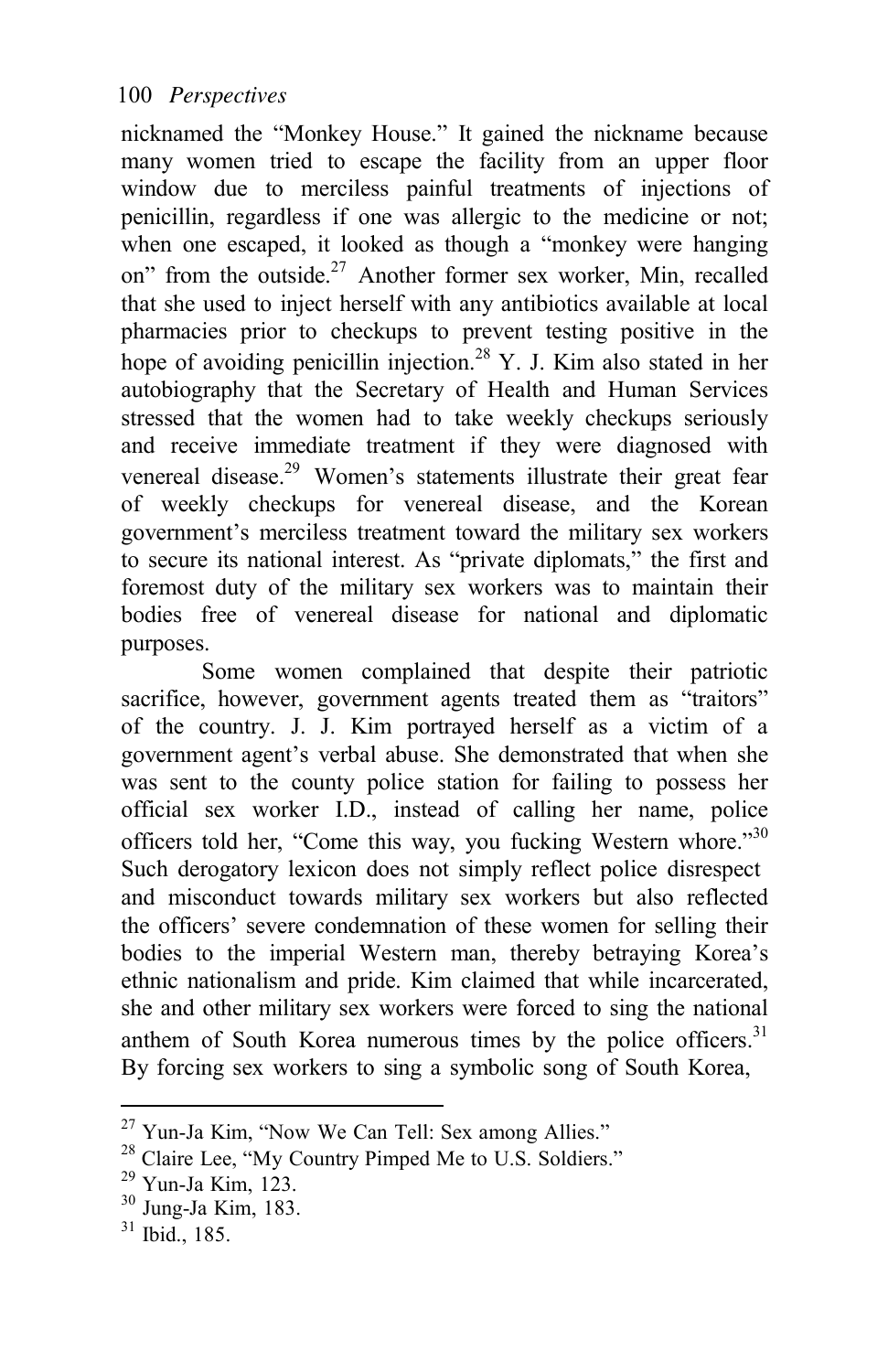*Yang* 101

the government agents sought to instill patriotism in the military sex workers whom they considered being traitors of the country.

Y. J. Kim described a similar situation as well. At a monthly meeting where the government officials and politicians praised military prostitutes for their patriotism, one of the government agents who did not know her name called her "Western princess," which made her feel ashamed of herself instead of feeling proud.<sup>32</sup> Kim constructed a victim identity by describing the government agent who humiliated her and violated her dignity as a human being.

Based on the government agents' hypocritical and conflicting attitudes towards military sex workers, one could simply argue that the Korean government never truly considered these women "patriots;" sex workers were always looked down upon by Korean politicians and officials who fraudulently praised them to maximize national interests. However, such an analysis would be quite simplistic and reductive. In order to understand the conflicts, scholars need to understand Korea's traditional patriarchal system. Military prostitution during the late 1960s and 1970s in many ways broke conventional notions of patriarchy; men, as well as the entire nation, depended upon women for their survival, and women protected men by participating in national security instead of the reverse. More importantly, Korean men lost control over their women's bodies to American men who already threatened their manhood by fighting against the communist enemy on their behalf. While the Korean government agents acknowledged the vital roles that the military sex workers played in contributing to its national interests, they expressed feelings of anxiety and incompetence as men by calling the women derogatory names. By disparaging these women, who challenged Korean manhood and patriarchy, Korean men sought to reformulate their masculinity and regain a sense of virility.

Even though tracing the elements of victim discourses demonstrated that women's self-representation and traumas grew beyond a single cause and effect, the women nonetheless identified domestic violence as the underlying factor behind their suffering. Koreans perceived domestic violence as physical and

<sup>32</sup> Yun-Ja Kim, 108.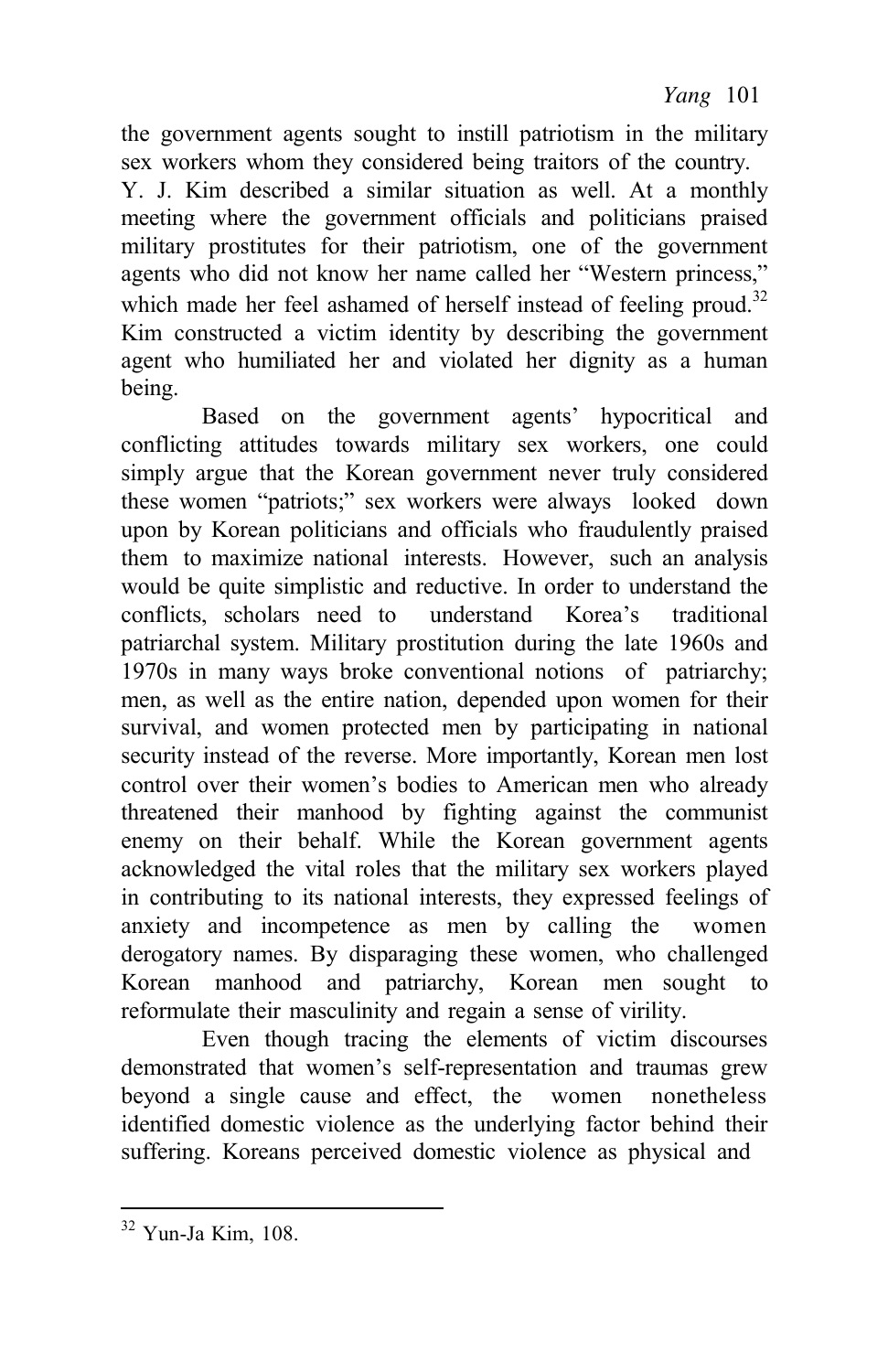psychological traumas, which greatly impacted the victim's mental and emotional stability. Moreover, unlike poverty and a lack of education that many Koreans shared collectively, domestic violence was a problem that few Koreans suffered from, which suggested that domestic violence represented the precondition for the self-construction of victimhood.

Most Korean women who worked as military sex workers portrayed themselves as poorly educated orphans and helpless victims of poverty and domestic violence. Considering the historical background, such claims are unsurprising; war broke out in Korea in 1950 and lasted until the armistice agreement was signed in July 1953, which further ravaged an already poor and newly autonomous country. The combination of the postwar baby boom a n d the poor infrastructure resulted in food and job shortages in Korea. $33$  As a result, the country mainly depended upon U.S. assistance for survival during the  $1950s$ <sup>34</sup> Women, who worked as military sex workers during the late 1960s and the 1970s, were born during the Korean War into abject poverty.<sup>35</sup> Many of them claimed that they were either born orphans or raised within a poor family. Min-Ja Park describes her childhood as a helpless youth and poor orphan: "I was dropped in an orphanage during the Korean conflict," where she stayed until she "escaped" from the place at the age of nine. She did not know whether she lost her birth parents during the war or if she was given up. Nonetheless, she described extreme poverty as an orphan without any way to escape it. $36$ 

<sup>33</sup>Gregg Brazinsky, *Nation Building in South Korea: Koreans, Americans, and the Making of a Democracy* (Chapel Hill: University of North Carolina Press, 2007), 32. Brazinsky describes the aftermath of the Korean War: "Total property damage from the war in the ROK was estimated at more than \$3 billion. Three years of fighting had annihilated 900 industrial plants… The war had destroyed 600,000 homes and rendered thousands of others uninhabitable."

<sup>&</sup>lt;sup>34</sup> Michael J. Seth, *A Concise History of Korea: From Antiquity to the Present* (Lanham, MD: Rowman & Littlefield, 2016), 407.

<sup>&</sup>lt;sup>35</sup> Public Broadcasting Service. By J. T. Orinne Takagi, Hye Jung Park. "The Women Outside," Filmed 16 July, 1996. 36 Min-Ja Park, Kyung S. Hong trans. "Story of My Life 1" from

*Great Army, Great Father: Militarized Prostitution in South Korea; Life in GI Town* (Du Rae Bang, Cham-Sarang Shim Teo, Korean Church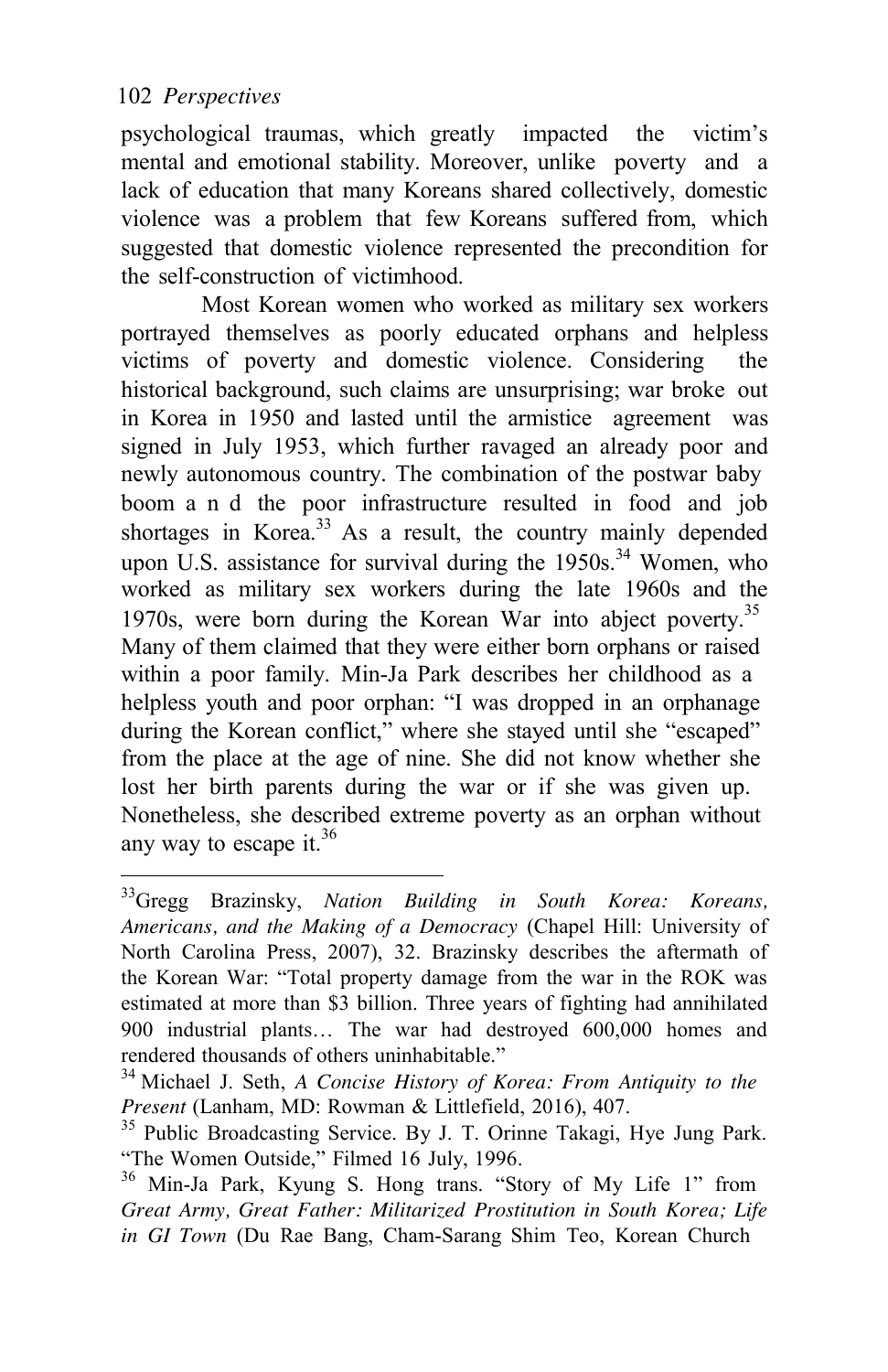Myung-Bun Kim also testified about her poor childhood. Although she was not an orphan, her family was so povertystricken that her mother went out to the street everyday "to collect bottles to sell so that the family might not starve to death."<sup>37</sup> The narratives of Park and Kim elucidate the dearth of job opportunities or resources as a means of survival for poor Korean women at the time other than living off people's garbage. According to Byung-Nim Yoo, director of My Sister's Place or *Durehbang*, a non-government organization that assists former military sex workers in Korea, most Korean military sex workers in the 1960s and 1970s were from rural areas who grew up in poverty without access to a formal education; all they had were their own bodies and a great responsibility to support their family.<sup>38</sup>

These women also pinpointed their lack of education as one of the features of their victimization. They claimed that familial poverty and their gender undergirded their lack of education accomplishment. S. J. Lee explained that her family was so poor that she had to stop her education after primary school.<sup>39</sup> M. J. Park identified her orphan status as the reason for her lack of education.40 Interestingly, in her relatively short, one-page testimony, Park mentioned her inability "to read or write" three times, which indicates that not receiving any formal education unconsciously bothered Park throughout her life. Although scholars point to correlations between women's lack of education and prostitution, due to the fact that a low-level of education severely limited employment opportunities, it was not uncommon for many Korean women to receive little or no formal education during the 1950s and 1960s because of the salient belief that

Women United, The National Campaign for Eradication of Crime by

U.S. Troops in Korea, 1995), 29.<br><sup>37</sup> Myung-Bun Kim, "A Home Called a Happiness" from *Great Army*, *Great Father*, 34.

<sup>&</sup>lt;sup>38</sup> "Now We Can Tell: Sex Among Allies – Base Community Clean-Up Campaign."

<sup>39</sup> Shin-Ja Lee, "The Story of My Life 3" from *Great Army, Great Father*, 31. 40 Min-Ja Park, *Great Army, Great Father*, 29.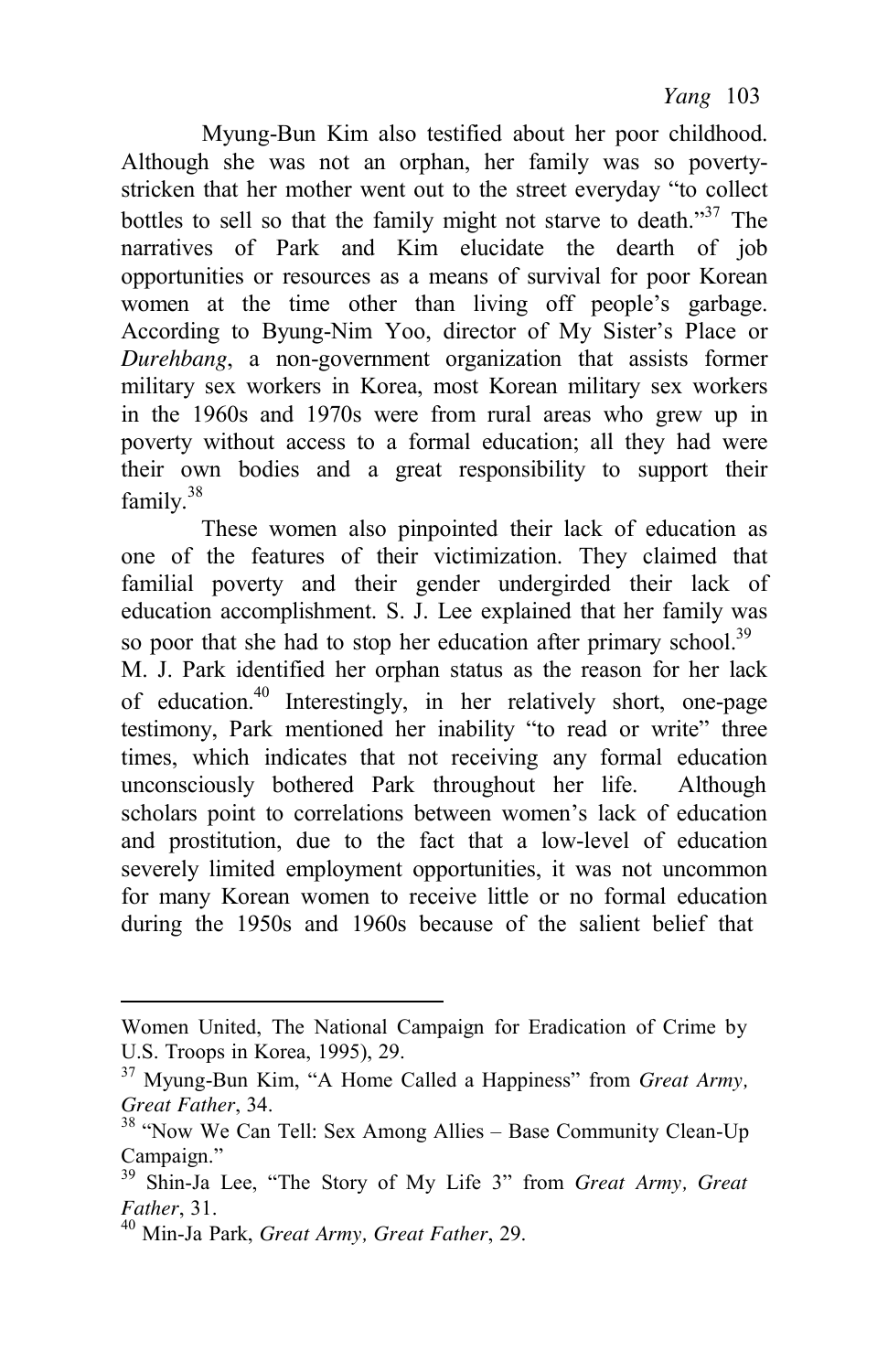education was a privilege and not a necessity. $41$  As such, most Korean women were poorly educated but did not become sex workers.

Apart from familial poverty and lack of education, most Korean military sex workers also described themselves as victims of domestic violence, which eventually pushed them into the sex industry. M. J. Kim narrated to her future publisher that since she was twelve years old, she was constantly beaten and raped by her stepfather and two stepbrothers. Kim stated, "I would not have left home if those bastards didn't touch me. And if I had not have left home. I would not have lived like this."<sup>42</sup> At the age of sixteen, she fled from her home and began working as a military sex worker. Even though Kim expressed her enmity towards the men who raped her, she primarily blamed her mother for her personal tragedies. Kim complained: "My mother was not a good mom. She should have never remarried after my father passed away. I know that she got married again for her own happiness.<sup> $34$ </sup> She criticized her mother for failing at motherhood and for not protecting a powerless child while prioritizing her own happiness. To Kim, an ideal mother would sacrifice herself for her family, but her mother was selfish and neglectful. Academic Jiweon Shin supports Kim's claim by defining conventional motherhood in Korea as "an idealized crystalized personification characterized by devotion to children, parental affection, and self-sacrifice."<sup>44</sup> Rather than perceiving her mother as another domestic victim,

<sup>41</sup> Jae-Hee Ahn, "Analysis of Women Doctorates Entering the Labor Market in Republic of Korea" *from Korean Education in Changing Economic and Demographic Context*, edited by Hyunjoon Park, Kyung-Keun Kim (Springer: Singapore, 24 November, 2013), 60. Most families considered education for women "consumption rather than an investment" and less than a quarter of middle school students were females in 1958. 42 Myung-Ja Kim, *First Testimony of U.S. Military Comfort Women: The* 

*Truth behind the Military Camptown,* as told to Hyun-Sun Kim, trans. Katherine (Hye-Ryun) Yang (Paju: Hanul Academy, 2013), 51.<br><sup>43</sup> Ibid.. 40.

<sup>&</sup>lt;sup>44</sup> Jiweon Shin, "Social Construction of Idealized Images of Women in Colonial Korea: The 'New Woman' Versus 'Motherhood'" from *Decolonization Perspectives from Now and Then*. Edited by Prasenjit Duara (Routledge: Taylor & Francis Group, 2004), 239.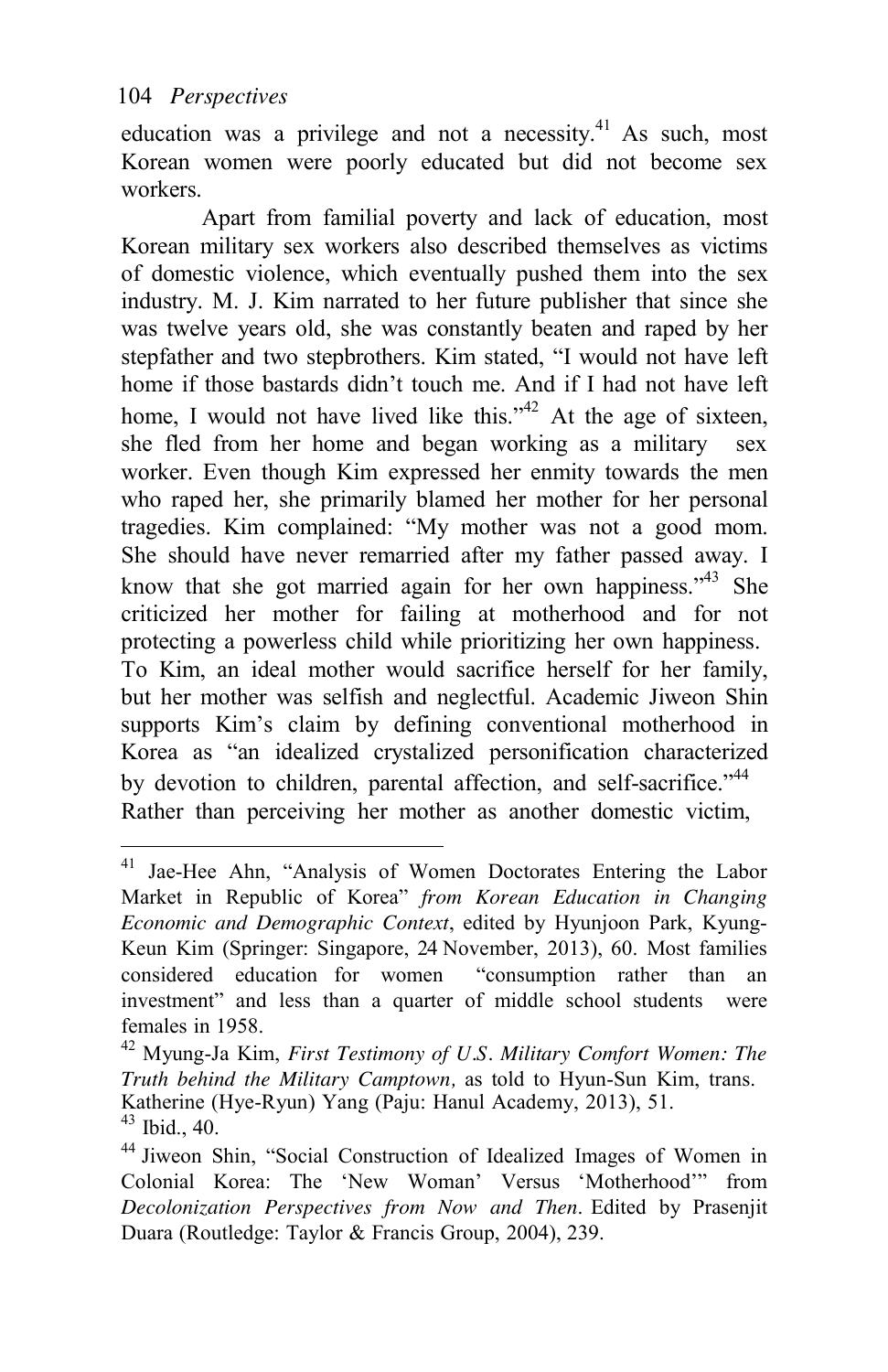Kim constructed a victim identity for herself by juxtaposing her child tragedy with her mother's selfish image.

J. Yeon also described herself as a victim of domestic violence, which became a major factor that contributed her becoming a military sex worker. She claimed that her biological father first raped her when she was sixteen years old. Every time her mother was away from home, he forcefully demanded sex. When he found out that she was pregnant, he forced her to "get rid of it." After she got an abortion, she left home and became a military sex worker.<sup>45</sup> J. Yeon's account depicted her as a helpless and defenseless victim who was abused and overruled by her vicious and incestuous father. In fact, she highlighted her victimhood by emphasizing her father's physical aggression and sexual domination. J. Yeon's narrative revealed that she became a military sex worker because she ran away from home to escape domestic violence.

Many women blamed family poverty and domestic violence as a predicate for victimization by human trafficking and pimps since they could not rely on their families. M. J. Park describes herself as a victim of the nefarious human trafficking industry, detailing how a pimp kidnapped her while she was begging for food on the street.<sup>46</sup> J. J. Kim also claims that her friend sold her to a pimp after she left home at the age of sixteen due to her stepfather's constant physical violence towards her. When she told one of her friends that she was looking for a job, her friend informed her of a job opening at a textile factory. Instead of getting her the factory job, however, her friend sold Kim to a pimp for military prostitution.<sup>47</sup> Her narrative suggests a strong connection between the employment agency and human trafficking for the military prostitution enterprise. As these women composed victimization narratives, they emphasized their economic and social vulnerability, which made them easy prey for human traffickers.

However, most women constructed their victimization by portraying the military sex workers' exploitative relationship with their Korean male pimps. Y. J. Kim describes how prostitutes

 $45$ Yun-Ja Kim, 232.

 $46$ Min-Ja Park, 29.

 $47$ Jung-Ja Kim, 70.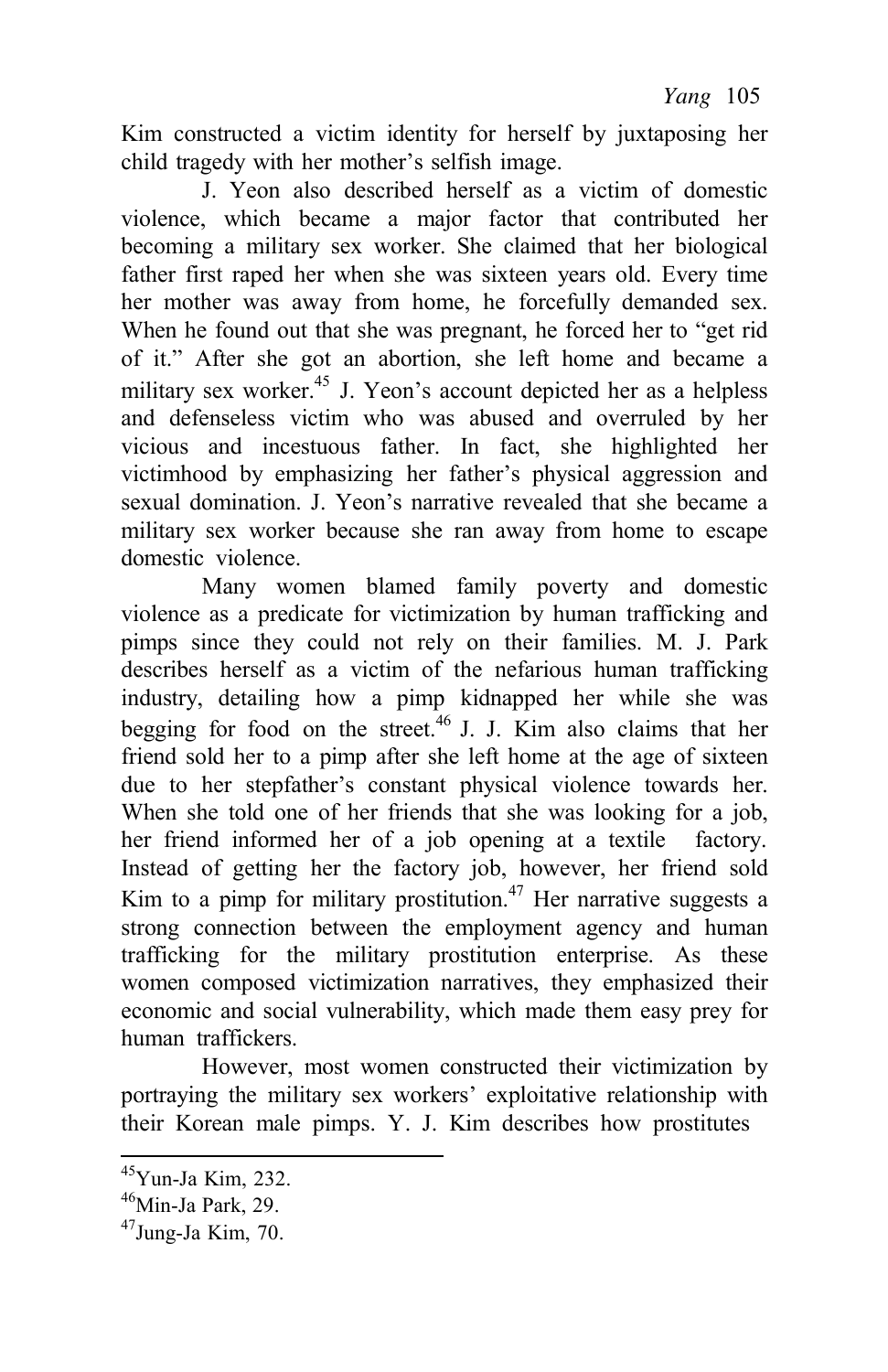were perpetually in debt to their pimps so they could never save money for themselves.<sup>48</sup> She contends that one of the reasons for their financial difficulty was the exploitative, hierarchical relationship between sex workers and pimps. J. J. Kim describes her relationship with her pimp as "slave owner and slave." When she brought a soldier to her room, she was not allowed to spend more than fifteen minutes with him. After she finished "her service," her pimp sent her to a different club without a break in between even for snacks.<sup>49</sup> S. M. Um also details a similar story in her testimony of being "beaten by my pimp who accused me for eating too much."<sup>50</sup> These testaments reveal that pimps solely viewed the women as lucrative commodities to be sold to American GIs. Women's descriptions of an exploitative and hierarchical pimp-prostitute relationship evinced how pimps victimized the military sex workers by demanding total obedience from them in pursuit of financial gain.

Some of the women framed military sex workers as the victims of substance abuse and countless abortions due to their pimp's exploitation. J. J. Kim describes how a pimp forced her to take drugs to ensure that she followed orders.<sup>51</sup> She proclaimed that, on the first day at work, she was forced to sleep with an African-American soldier. When she told her pimp that she was a virgin and was very scared to sleep with "a foreign man," her pimp gave her *Secobarbital*, which he told her was "a painkiller" that would make her feel good. Since that day, she had to take the drug every day in order to deal with her harsh reality and to sleep with her American clients.<sup>52</sup> Beyond drugs, abortion was also closely linked with pimps' exploitation. In her testimony, an anonymous woman confessed that during her twenty-five years as a military

<sup>48</sup> Yun-Ja Kim, 96.

 $49$  Jung-Ja Kim, 76.

<sup>50</sup> Sang-Mi Um, *Great Army, Great Father*, 32.

<sup>&</sup>lt;sup>51</sup> Numerous women described their drug use as another feature of their victimization narratives. Some women even claimed that taking the sedative drug became a daily routine for many of the military sex workers (see Jung-Ja Kim's autobiography, 69-70). A woman named Su-Ok Kim stated that she took drugs to forget about her GI boyfriend's physical and emotional abuses.

 $\frac{52}{3}$  Jung-Ja Kim, 70.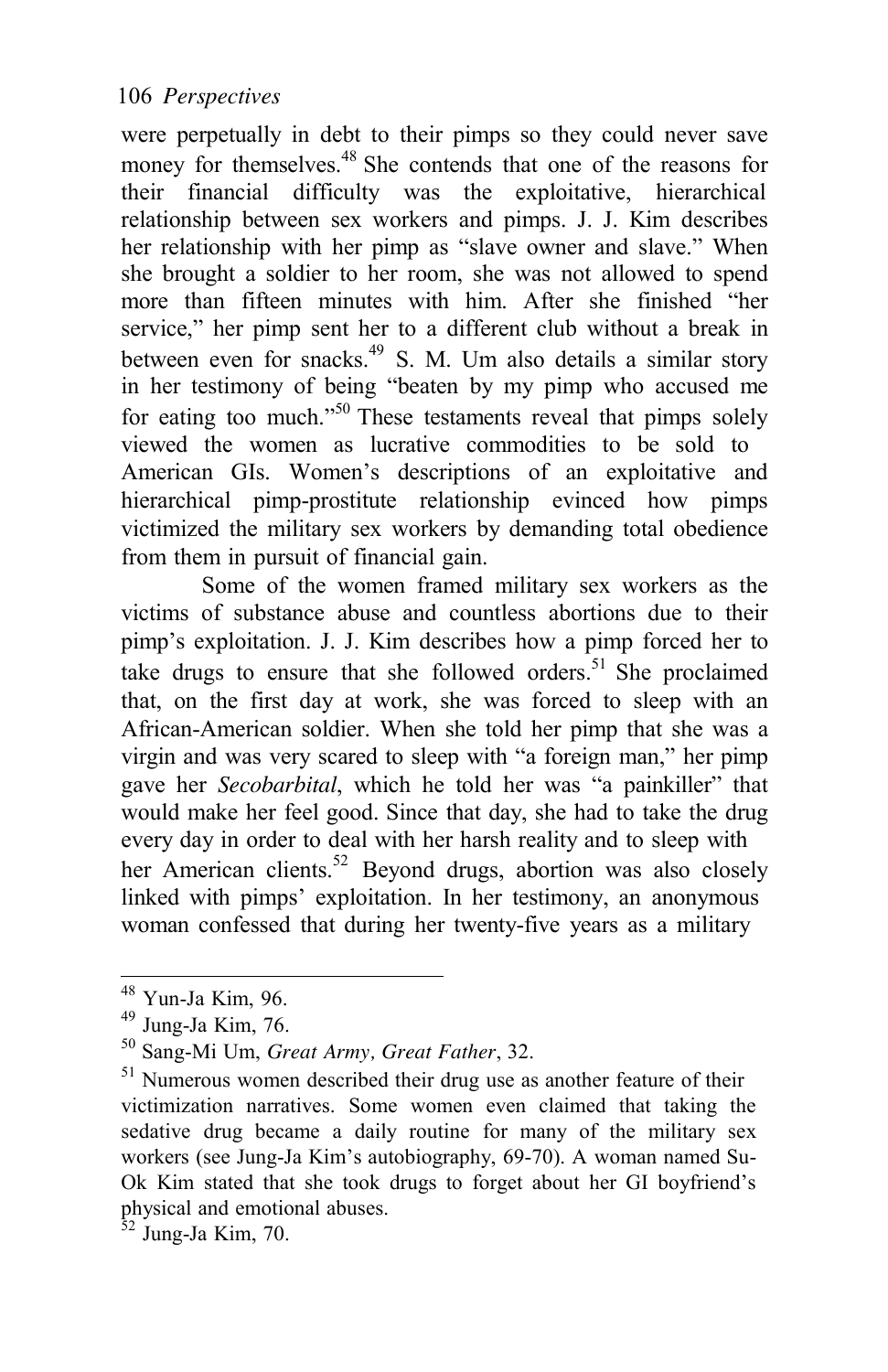sex worker, she had twenty-five abortions. Every time she had an abortion, she had to borrow money from her pimp to pay for the operation, which eventually put her into great debt. She asserted, "Birth control pills named *Sarubia* existed. But my pimp refused to lend me money to purchase the pills." $53$  Her statement suggested a possibility that her pimp calculatingly prevented her from taking the birth control pills to maximize his profits. In constructing this victimization narrative, these women also described themselves as lonely and vulnerable individuals who lacked a firm support system.

Besides the physical aspects of vulnerability, several of the women constructed their victim identity by describing their runaway GI boyfriends or husbands. Forming such victimization discourses elucidate the military sex workers' emotional vulnerability, which categorized them as victims of love. J. J. Kim illustrates her own victimization when she "met a very goodlooking 'black' soldier…I was not a type of woman who would fall in love easily, but I fell for him...one day, he just disappeared…Later I found out from someone else that he went back to the States…I did not have the money for rent, so I went back to my pimp."54 Kim conveys her attraction to her GI boyfriend; however, her boyfriend left without notifying the woman with whom he had shared a life with because he seemingly did not care for her. Although her narrative does not convey emotional or psychological suffering from the breakup, it is clear that Kim certainly found the relationship worthy of mentioning implying that the relationship emotionally and psychologically impacted her to some degree. Kim's only complaint about the breakup was her boyfriend's failure to pay the rent, proving that her boyfriend was more of a financial supporter than a "lover," although her professions of love render it hard to discern.

Another former military sex worker, S. J. Lee, portrayed herself as a victim of a romantic relationship with an American GI. She noted that she met her child's father, whom she referred to as "Johnny's dad," at a club she worked at, but "Johnny's dad left Korea without a word." Lee had lived with two other U.S. GIs

<sup>53</sup> Sang-Mi Um, *Great Army, Great Father*, 11.

<sup>54</sup> Jung-Ja Kim, 194-195.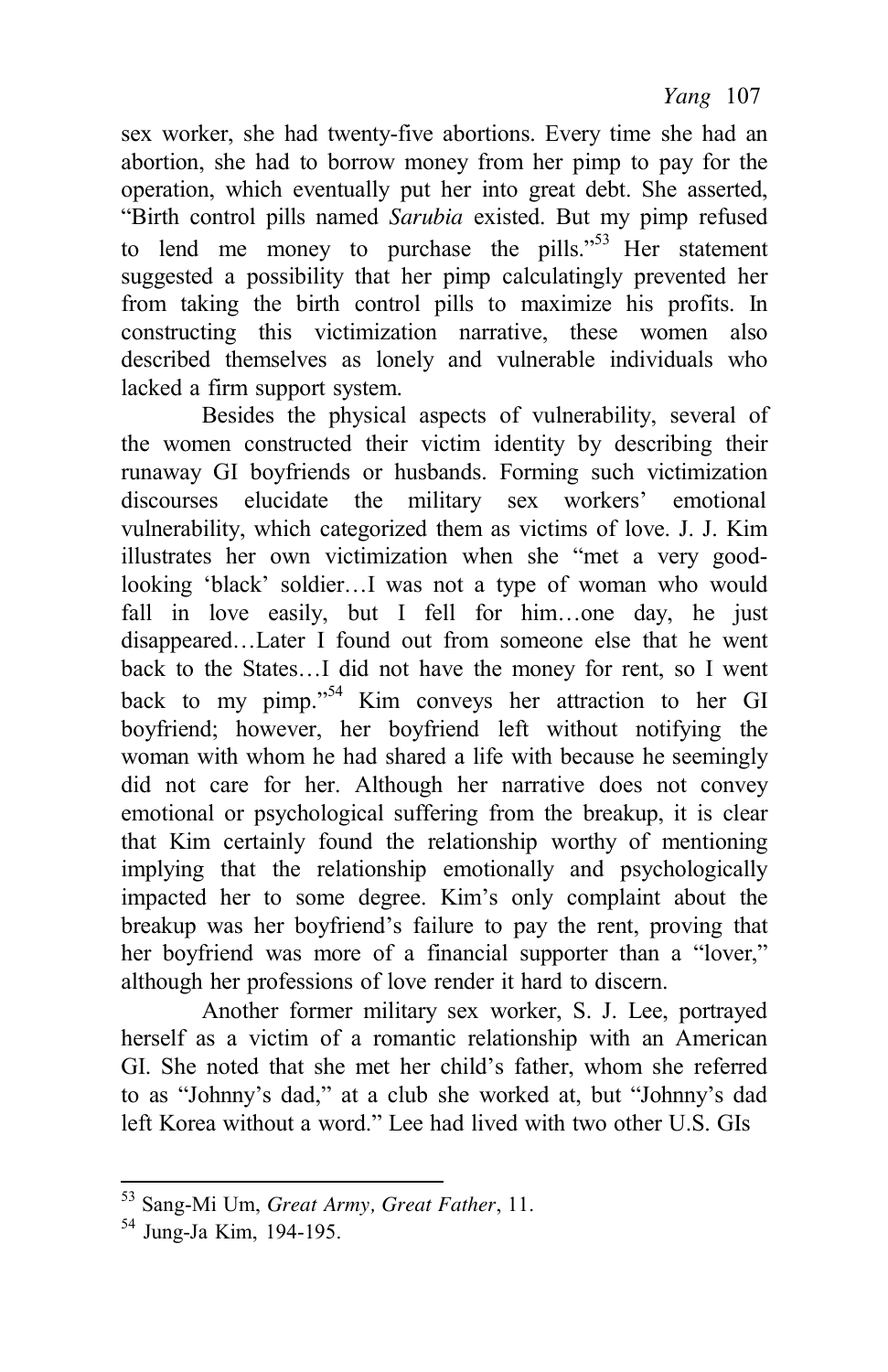after "Johnny's dad," and was married to one of them. The third one was a married man who promised to marry her after divorcing his fifth wife, but that never materialized. Both of them "left just like the others did."<sup>55</sup> Her account reveals her narrative of victimization; Lee easily fell for men's empty promises of a future together. Most women would have been quite careful to become involved with a man who had been married five times, because it raised questions of his loyalty and responsibility as a husband. Additionally, her choice of dating a married man disclosed Lee's sense of victimization; having gone through a difficult life as a marginalized person, she felt entitled to whatever she could get.

Though the majority of military sex workers in the 1960s and 70s in South Korea constructed victimization narratives, a sizable number of women built narratives of agency to portray themselves as resilient survivors, and proud breadwinners who supported their families. Among the agency discourses, Y. J. Kim's self-penned autobiography illustrated military sex workers' agency the most. She constructed narratives that placed the military sex workers at the center of the Korean society, and described them as active agents and female warriors. Kim's narratives particularly emphasized the importance of the women's collective agency. In addition to that, she portrayed herself as both independent, and part of a female collective who protested against the government's definition of her.

Many women portrayed prostitution as voluntary, and articulated an agency narrative to construct a survivor identity. In her testimony, former military sex worker, S. S. Park, confessed that she decided to become a prostitute for the U.S. military stationed in South Korea because her body was already "ruined" by Japanese soldiers-during the Asia Pacific War. She noted that she was "a hard-working girl who wanted to marry a farmer someday" until the Japanese drafted her as a "comfort woman" by force. Although the sexual exploitation continued even after Park became a sex worker for the U.S. military, she made her living off the money she earned for her sexual service.<sup>56</sup> Her statements demonstrate that she became a military sex worker as a means of

<sup>55</sup> Shin-Ja Lee, *Great Army, Great Father*, 39.

<sup>56</sup> Soon-Sil Park, *Great Army, Great Father*, 32.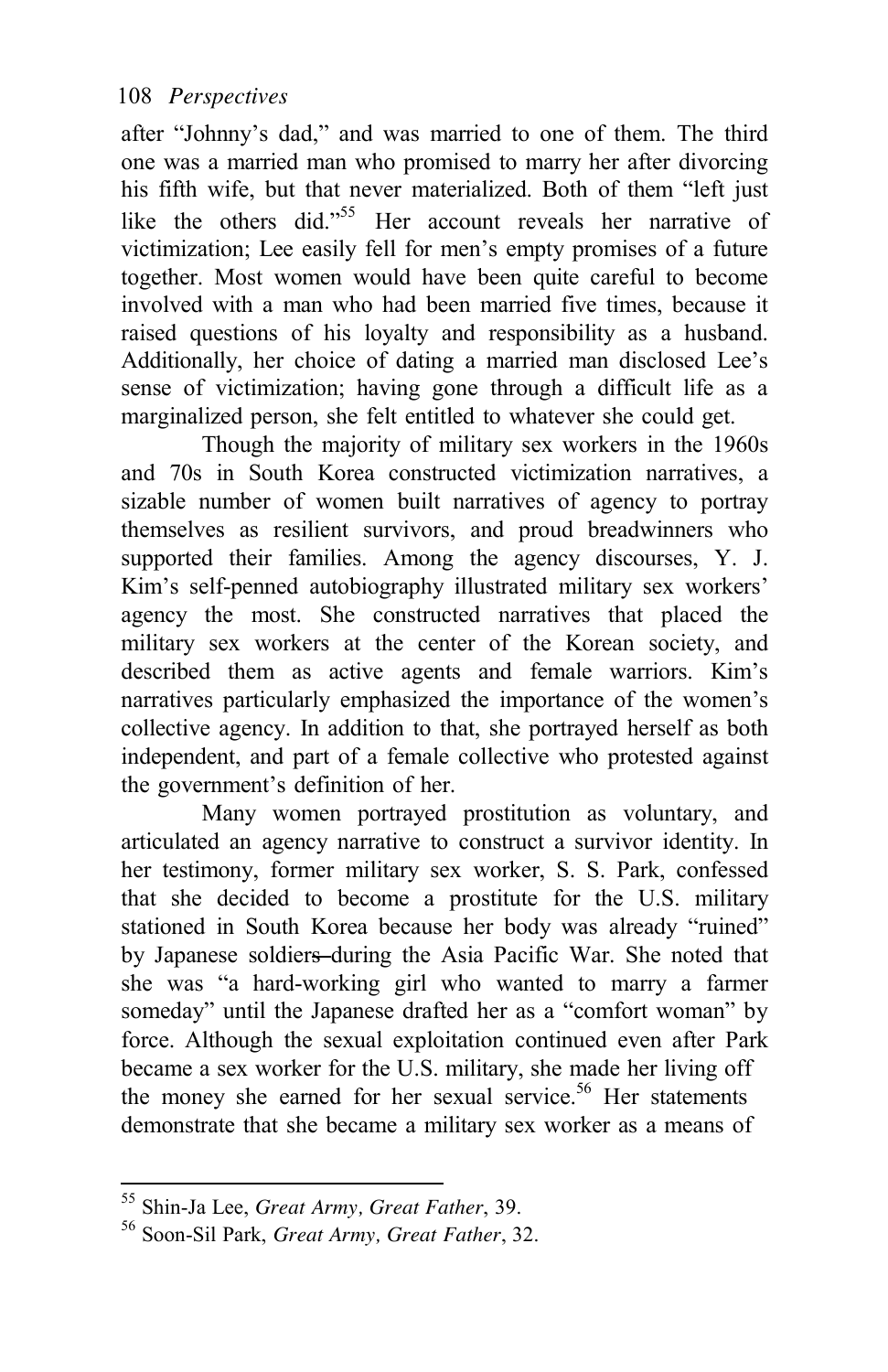survival in a society that traditionally embraced patriarchal cultural values and taught society that "chastity for a woman is more precious than life."<sup>57</sup> As a result, single women who lost their virginity felt that they did not have other options as a means to survive but to use their already "fallen" bodies. Moreover, another former military sex worker, Y. J. Kim affirmed that when she felt that she did not have any place to stand in the Korean society, she found comfort and a career opportunity in *Kijichon*. Kim noted: "I did not want to live in a society that did not embrace me. So I decided to go to *Kijichon* to make lots of money. Dealing with American men was not bad. In fact, they were much better than Korean men who ruined my life."<sup>58</sup> She portrayed herself as an agent who refused to settle for less or compromise her selfrespect. Kim saw herself as standing up to the oppressive Korean society, and rejected her victimization. Women's narratives characterized the U.S. military camp-town as an opportunistic place where they could start over and gain control of their lives again.

In fact, the former female military sex workers described *Kijichon* as an "imagined community" that promoted and strengthened women's solidarity. Although there were significant numbers of U.S. military bases stationed in South Korea in the 1960s and 1970s, many of the former military sex workers referred to every *Kijichon* as their "little own community" where they collectively shared painful memories and hard lives.<sup>59</sup> According to Hyun-Sun Kim, a feminist activist and human rights' advocate seeking Korean government compensation for these women, the majority of them referred to other military sex workers as "my better half" or "part of me," even though most of them had never even met with each other due to the scattered locations of the U.S. military bases in South Korea.<sup>60</sup> Her statement shows that women used *Kijichon* as a mechanism to forge close bonds amongst themselves despite their physical separation. Kim's sentiments also reveal that the military sex workers deeply understood each

\_\_\_\_\_\_\_\_\_\_\_\_\_\_\_\_\_\_\_\_\_\_\_\_\_\_\_\_

<sup>57</sup> Katharine H.S. Moon, 40.

<sup>58</sup> Yun-Ja Kim, 100.

<sup>59</sup> Ibid., 187. See also, Jung-Ja Kim's testimony, 230.

<sup>60</sup> Hyun-Sun Kim, *First Testimony of U.S. Military Comfort Women*, 232.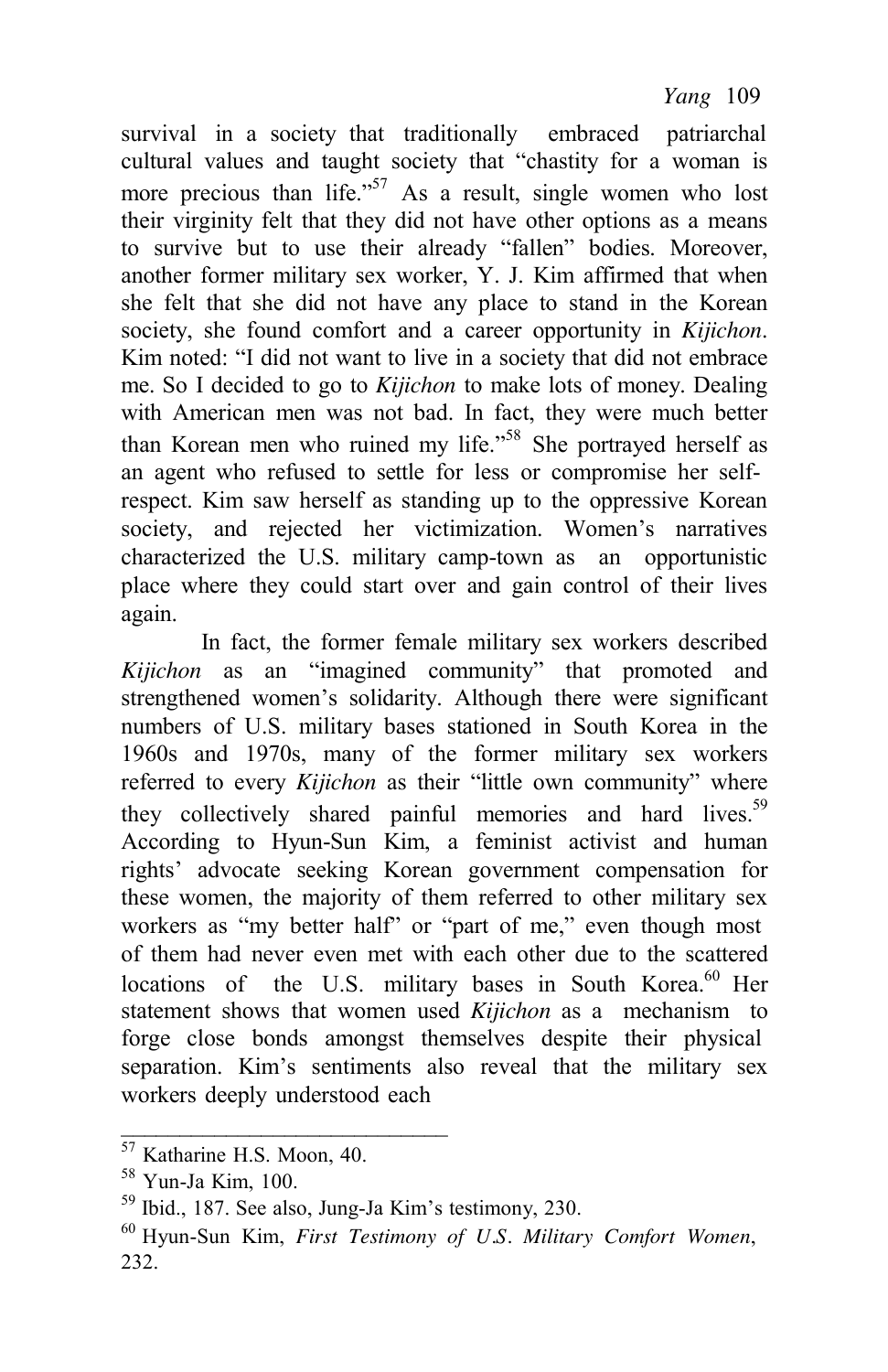other, and shared great sympathy for one another. Women felt a sense of belonging and connection, not through physical proximity but through emotional sharing. By constructing *Kijichon* as their own "imagined community," these women increased their agency and bonds.

While constructing their collective identities, some military sex workers portrayed themselves as breadwinners who fulfilled family responsibilities. An anonymous sex worker stated that although she owed debt to her pimp, she still enjoyed being able to "wire money to support my mother and my siblings."<sup>61</sup> Her statement portrayed her as a dutiful daughter and sister who supported her family even during tough times. Another former military sex worker, Min, also noted the following: "I had a big family who depended on me. Every month I sent most of my earnings to my family. They lived in a countryside. I'd never told them what I did though, because I did not want them to feel bad or sorry for me. But with the money I made as a sex worker, I sent all my siblings to college. One of them even became a University Professor."<sup>62</sup> Min's statement revealed her pride and agency in supporting her family, especially in expressing her satisfaction with her siblings' academic achievements. She also represented herself as a dutiful family member, which is why she had not revealed her occupation to her family. Instead, Min underlined her ability to make enough money to send her siblings to college by working as a sex worker, thus legitimizing prostitution as a form of employment. In addition, her statement that she "did not want them to feel bad or sorry for" her reflects Min's rejection of being perceived as a poor victim. By constructing agency narratives, these women depicted themselves as respectable people who carried a great responsibility to support their families.

A sizable number of women constructed narratives to describe themselves as authoritarian and independent agents. While most women paid attention to their individual roles when constructing agency discourses, Y. J. Kim's autobiography demonstrated the women's collective actions as well. Instead of crafting a personal narrative of her own life, she chose to include

 $62$  Ibid.

<sup>61</sup> Claire Lee, "My Country Pimped Me to U.S. Soldiers."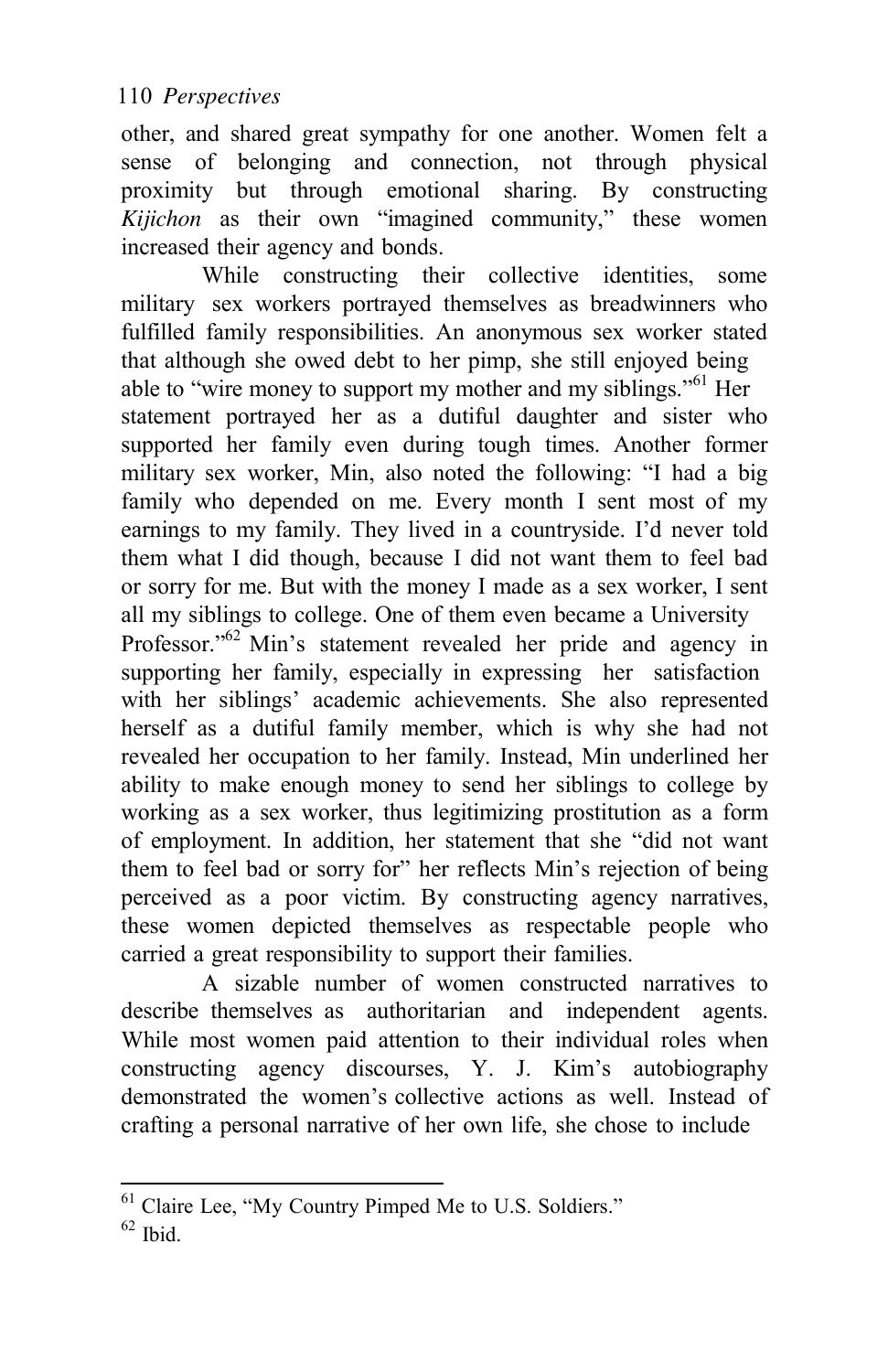the women's unified movements, which emphasized the military sex workers' collective agency. She consciously constructed narratives describing the women as people who had power and control over their lives and circumstances.

Y. J. Kim used the agency discourse of prostitution as a way to prove control over her body. She stated that whenever she attended the government-organized monthly meeting, she was annoyed by the Korean government's attempt to control the military sex workers. Kim voiced her frustration and ridicule of the Korean government: "I wanted to scream many times to the government: Stop saying such nonsense! I knew what the government was saying to me. 'Dearest Ms. Western Princess, You are a hidden patriot for bringing dollars to the country. I hope you are proud of yourself for selling your vagina and sucking Americans' dick' … But you know what? My body did not belong to the country; it belonged to me.<sup> $.63$ </sup> Kim claimed that she was fully aware of the general perception of military sex workers in Korea as being looked down upon, and the government's motivation behind the public training. She portrayed herself as a conscious intellectual who knew the Korean government's calculation of using her body and sexuality to maximize state interests. She blamed the South Korean government for being hypocritical towards the military sex workers by asking them to take pride in their patriotic work, which society was ashamed of. In fact, the government of South Korea had prohibited prostitution by code of law since  $1961$ .<sup>64</sup> She refused to become a victim of such political schemes; however, by proclaiming sole authority over her body, Kim rejected the notion of being a government agent. Many women claimed that in reality, they were not interested in politics to the extent that they had never even voted in their lives. $65$ 

<sup>63</sup> Yun-Ja Kim, 187.

<sup>64</sup> Judy L. Postmus, *Sexual Violence and Abuse: An Encyclopedia of*

<sup>&</sup>lt;sup>65</sup> In 2002, a NGO did a survey on the participation of the former military sex workers in South Korea's Presidential election. The organization found out that many women did not know how to participate since they had never voted in their lives. *First Testimony of U.S. Military Comfort*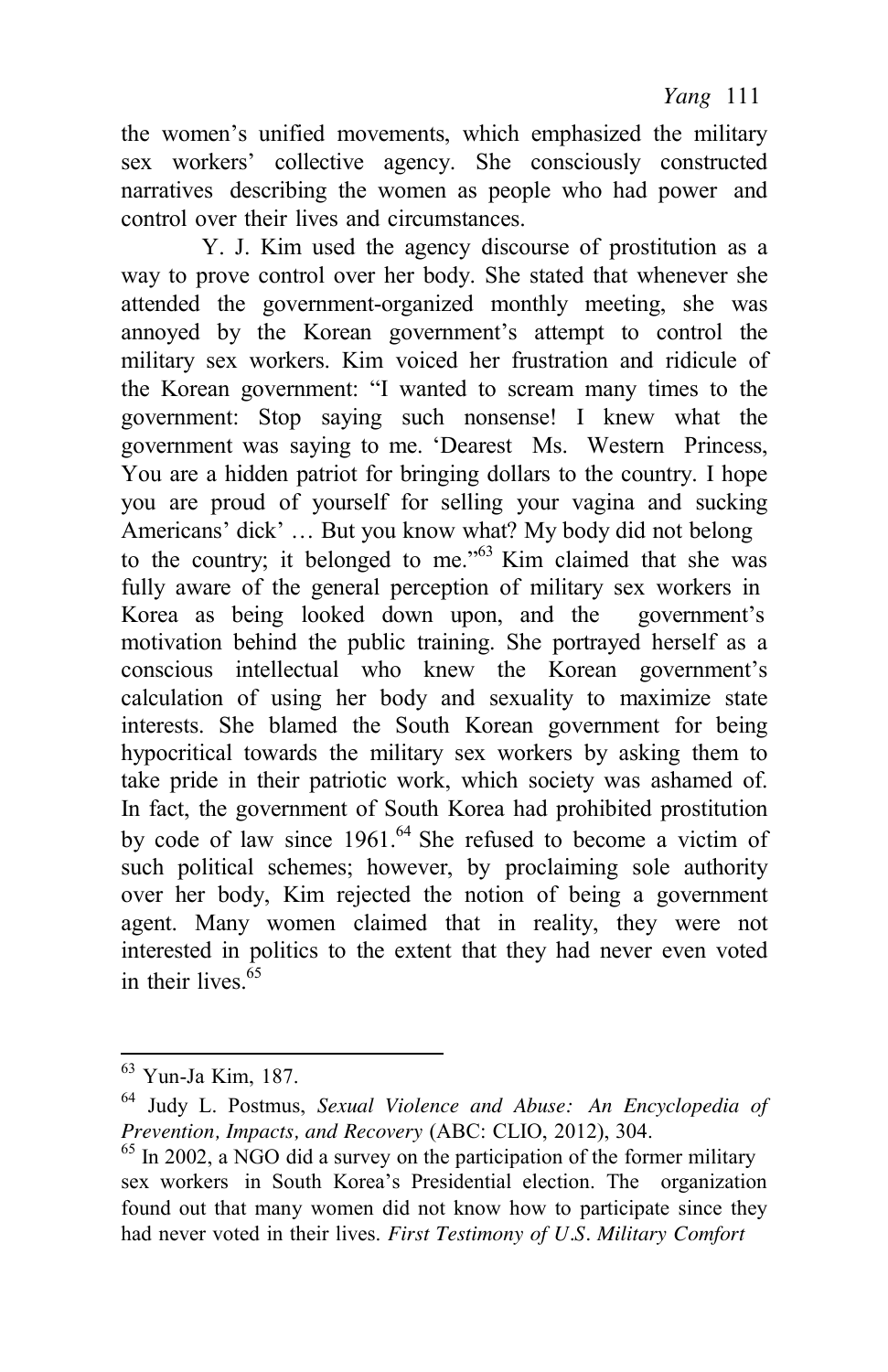In contrast, another former military sex worker, J. J. Kim described herself as a patriotic agent. In her testimony, Kim asserted that patriotism played a significant role in shaping her as a sex worker. She recalled the monthly meetings and speeches delivered by government agents. She claimed that after she heard the same speech over and over again, she started to believe that her hard work would make South Korea a rich nation someday. Such belief triggered her to provide "great service" to U.S. GIs for more dollars.<sup>66</sup> Kim's narration does not simply reflect her naiveté; it rather demonstrates Kim's patriotism, and her sophisticated knowledge about geopolitics. It shows that Kim tried to fulfill her duty as a responsible citizen, and believed that her sacrifice would lead to the nation's wellbeing. She knew that she was working as a military sex worker because of South Korea's military and economic dependence on the United States for survival. She believed she would stop working as a sex worker when South Korea had become financially independent from the U.S.

Besides their relationship to the State, Y. J. Kim portrayed her relationship with a U.S. GI as a feature of agency. She claimed that her relationship with American military personnel helped her gain economic profits and assert her authority. When a military sex worker and her GI boyfriend agreed to live together, the boyfriend first had to pay "her price" to her pimp to make sure "all three parties were satisfied."67 Although women had to depend on their military boyfriends to "buy" their freedom from their pimps, Kim asserted her agency within the relationship. She noted the following:

> Living with a U.S. GI was very common for women in *Kijichon*. Because the soldiers generated stable income to us, we did not have to work. My first living boyfriend was a middle-aged white man named Monce. I did not love

*Women: The Truth behind the Military Camptown,* Hyun-Sun Kim, trans*.* Katherine (Hye Ryun) Yang, 31. 66 Jung-Ja Kim, 156.

<sup>&</sup>lt;sup>67</sup> Information excerpted from "Cohabitation between Sex Workers and U.S. GIs" in *First Testimony of U.S. Military Comfort Women: The Truth behind the Military Camptown*, 196.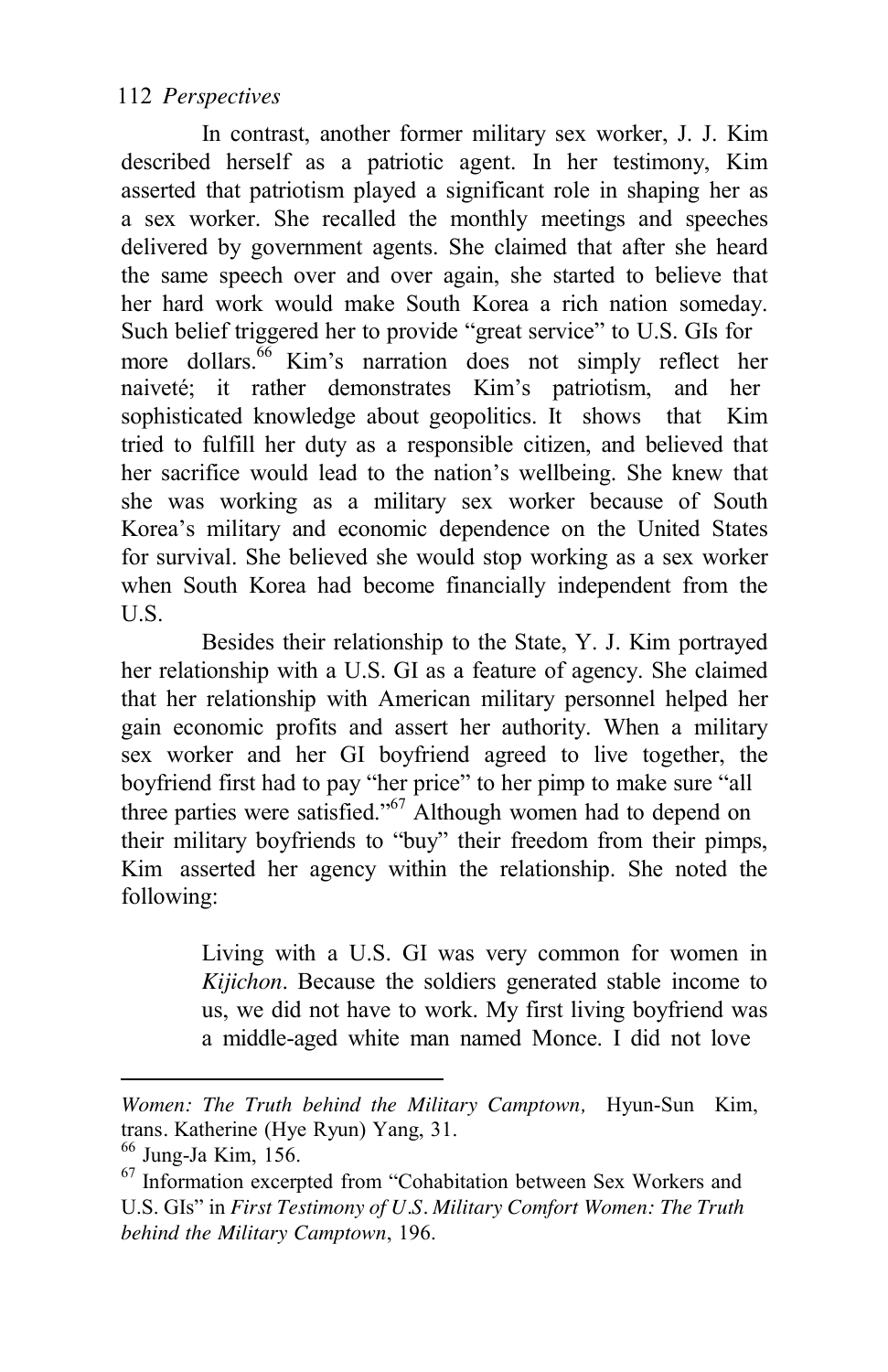him, but I needed the money that he brought home every month. The most difficult part of living with him was his daily demand for sex. It was just painful. I tried everything to avoid the moment; I got him drunk, and gave him full massage so he could fall asleep. Some days, I taught him Korean songs all night long, but instead of teaching him actual lyrics, I changed the lyrics and said every swear word that I knew. Every time I looked at his serious face trying to repeat after me, I laughed until I cried… Monce wanted to marry me, but I did not accept his proposal.<sup>68</sup>

Kim constructed agency narratives in numerous ways. First, she claimed that she strictly used her boyfriend as a financial supporter without emotional attachment. Her statement shows that Kim protected herself from the danger of facing vulnerable situations such as being heartbroken once the "arranged" relationship was over.<sup>69</sup> She gained financial stability through her relationship. Second, her statement shows that Kim did not allow her boyfriend to use her only for sex; when she did not want to have sex with him, she found ways to avoid it, which indicated that she had controlled their sex life. This also shows that Kim used her American boyfriend's lack of proficiency in the Korean language for personal pleasure and satisfaction. By rejecting Monce's marriage proposal, she proclaimed her independence and asserted power over the relationship between a Korean sex worker and an American military worker. Her narrative also breaks the conventional notion that women from poor countries desperately sought refuge in rich countries while portraying herself as an independent woman who constructed her own life without man's assistance.

Y. J. Kim's narratives also reveal that women's collective actions played crucial roles in shaping military sex workers' identities as active protesters. By portraying women's

<sup>68</sup> Yun-Ja Kim, 108.

 $69$  Jung-Ja Kim, 196. I say it was arranged because it was a non-verbal agreement between female sex workers and American soldiers that they would live together as along as the U.S. GI stayed in Korea unless they decided to get married.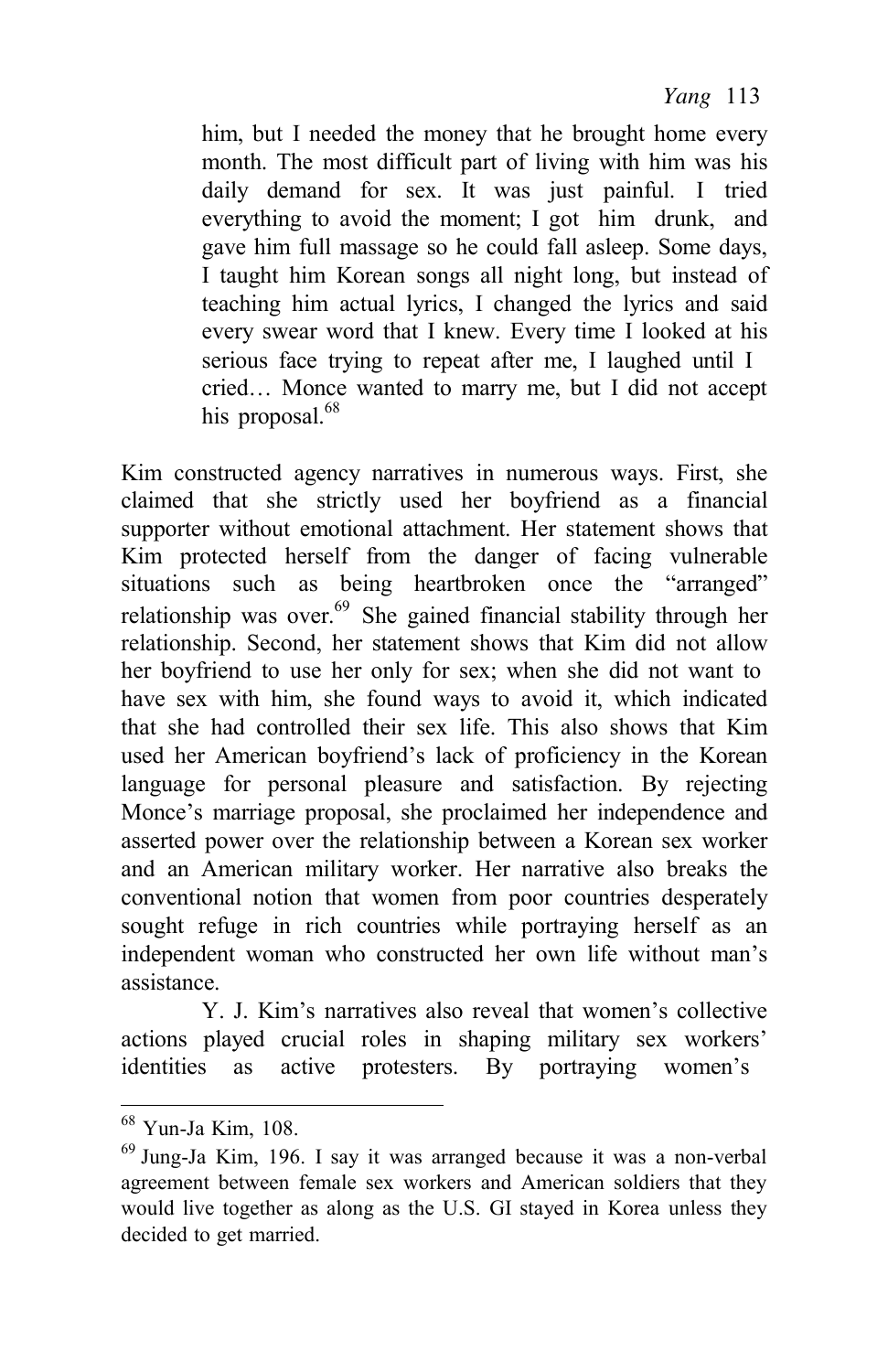organizations and solidarity, Kim informed readers that these women actively sought their agency, legitimacy and rights as workers. In her autobiography, Kim illustrated the three "major" demonstrations that were led by the military sex workers in the early 1970s. Kim described the first demonstration, which occurred to protest against the "unfair treatment" between sex workers and U.S. soldiers regarding venereal disease checkups. Only sex workers were punished for having sexually transmitted diseases, the soldiers that solicited them did not face disciplinary action.<sup>70</sup> Kim argues that the military sex workers recognized their marginalization and lack of agency as individuals, so they organized a collective action as evidence of their willingness to fight against injustice and inequality.

Kim described the second demonstration as a portrayal of women's collective power, which took place when U.S. GIs distributed flyers comparing the prices of women to prices of shoes and bags. Kim claimed that such an inhumane attitude by the American soldiers towards the Korean sex workers angered women in *Kijichon* so much so that more than one thousand women came out on the street on 3 May, 1971. They screamed, "We are not shoes! We are human!" until the U.S. Commander came out of the base and made a formal apology to them.<sup>71</sup> Kim described the Korean female sex workers as standing up to U.S. masculine authority, and letting the U.S. troops know that they would not tolerate American GIs' mistreatment of the military sex workers. While discussing the demonstrations, she depicted the Korean women as brave warriors who fought for dignity and respect.

Kim also used an agency discourse to describe the third collective action in order to highlight narratives of women's collective agency. In response to a soldier named Steven, who brutally killed a sex worker, Kim divulged what she witnessed:

> Young-Soon was lying in bed naked. She was stabbed many times in her breasts and her vagina. Her bed was covered in her blood. Her dog was hiding under the bed.

<sup>70</sup> Yun-Ja Kim, 114.

<sup>71</sup> Yun-Ja Kim, 129-131.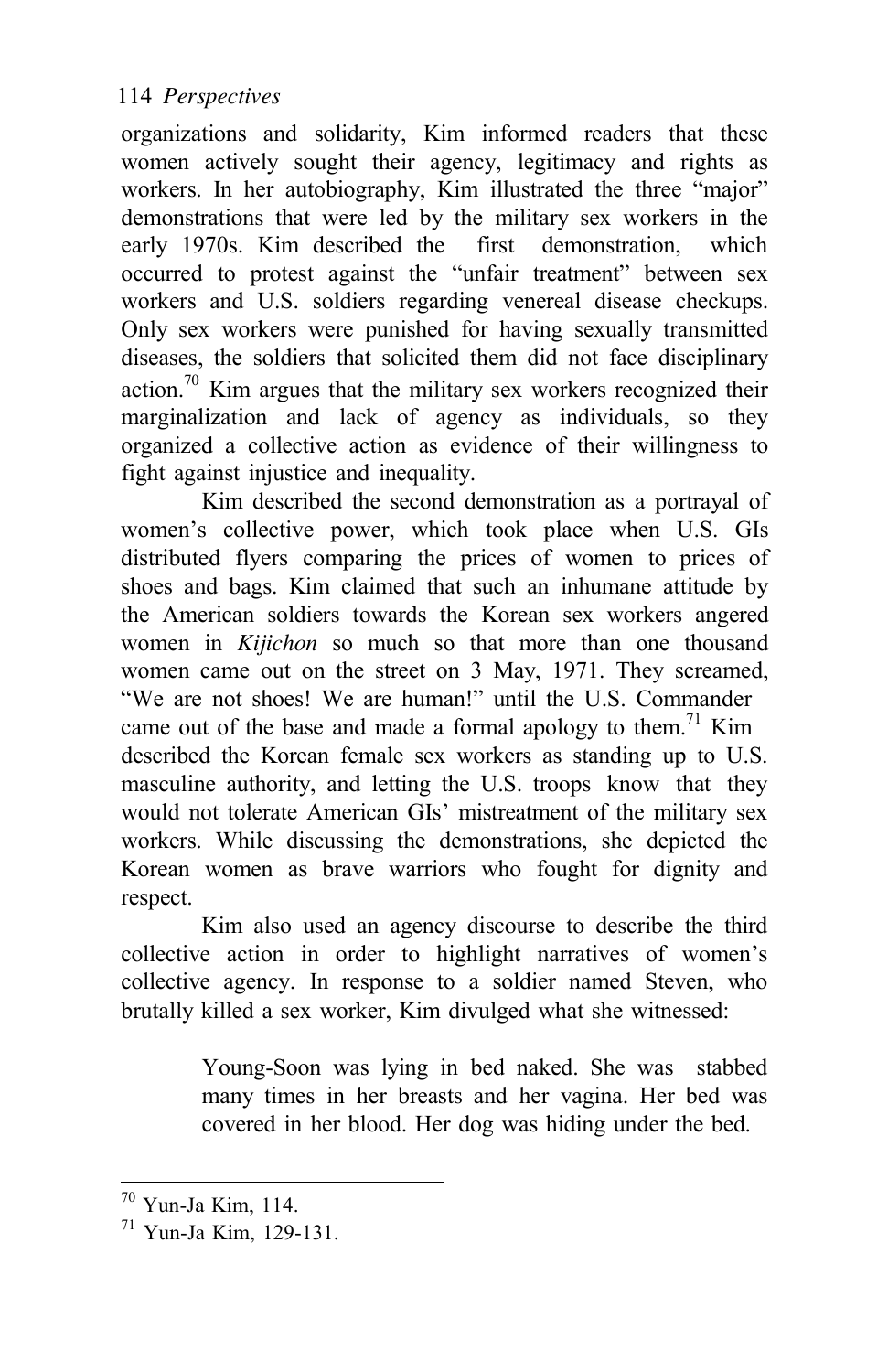Her mouth was filled with tissues. She was holding her fists tightly… U.S. office of special investigation sent some American men to examine her body, but our country men, two Korean police officers, did not take any action but standing politely and watching the U.S. investigators. We could not take it anymore. We came out on street. Some of us directly went to the U.S. base, while some of us went to the county police station. We cried and screamed all day long and night fighting for justice. Under the Park's dictatorship, nobody had even thought of fighting against the United States or the Korean government, but we did, and we got what we wanted. For the first time in Korean history, an U.S. GI was charged with murder and received a life-long sentence in the Korean court. $72$ 

Kim's account certainly highlights a collective identity of the military sex workers who recognized the inadequacy of civil, diplomatic, and human rights on their own to achieve their rights and justice. Women quickly realized the need to create an organized body to uphold their rights as sex workers, but more importantly as human beings. Kim constructed an agency narrative to portray the military sex workers as active agents who tirelessly contested and challenged both Korean and U.S. authorities, for justice and improvements in the legal, political and social conditions of military sex workers. Kim also described these women as people who challenged traditional Confucian gender roles, which still had great influence on Korean society at the time, by publicly expressing their opinions. In contrast, Kim described Korean males (police officers) as weak, incompetent and cowardly individuals who not only failed to protect their own citizens but who were also subordinate to American power. Kim emphasized how the female sex workers mobilized and protested the state authority at a time when the Korean majority suppressed their desire to speak up under Park's military regime.<sup>73</sup> Her agency

<sup>72</sup> Ibid., 186-187.

<sup>73</sup> Jung-In Kang, trans. Katherine (Hye Ryun) Yang, *Understanding Democracy*, (Seoul: Literature and Intellectual Publishing, 1993), 35-36. In this book, Jung-In Kang, a Professor at Sogang University, stated that